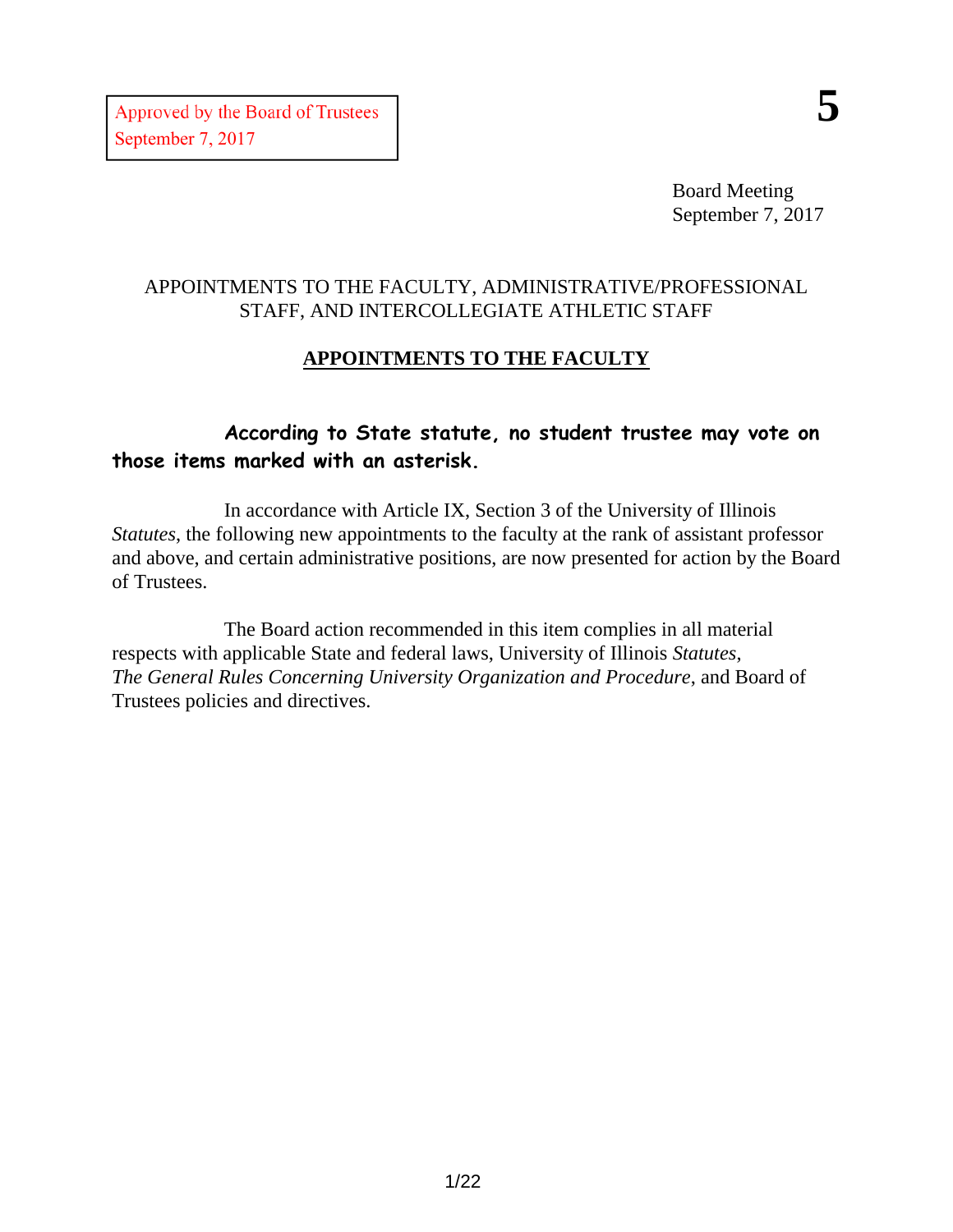#### Faculty New Hires Submitted to the Board on September 7, 2017 Urbana

| Name                                                                | Proposed UI Job Title      | <b>Appointing Unit</b>                                            | <b>Tenure Status</b> | Job FTE | Service Description | Service Begin Date         | Salary           |
|---------------------------------------------------------------------|----------------------------|-------------------------------------------------------------------|----------------------|---------|---------------------|----------------------------|------------------|
| <b>College of Agricultural, Consumer and Environmental Sciences</b> |                            |                                                                   |                      |         |                     |                            |                  |
| Amengual Terrasa, Jaime                                             | <b>Assistant Professor</b> | Food Science and Human Nutrition                                  | Initial/Partial Term | 1.00    | Academic Year       | 01/16/2018                 | \$75,000.00 /yr  |
| Amengual Terrasa, Jaime                                             | <b>Assistant Professor</b> | Food Science and Human Nutrition                                  | Probationary, Yr 1   | 1.00    | Academic Year       | 08/16/2018                 | \$75,000.00 /yr  |
| <b>Collins, Jasmine Danielle</b>                                    | <b>Assistant Professor</b> | <b>Agricultural Education Program</b>                             | Non-Tenured          | 1.00    | Academic Year       | 09/08/2017                 | \$75,000.00 /yr  |
| Collins, Jasmine Danielle                                           | <b>Assistant Professor</b> | Human Development and Family                                      | Probationary, Yr 1   | 0.00    | Academic Year       | 09/08/2017                 | $$0.00$ /yr      |
|                                                                     |                            | <b>Studies</b>                                                    |                      |         |                     |                            |                  |
|                                                                     |                            |                                                                   |                      |         |                     | <b>Total Annual Salary</b> | \$75,000.00 /yr  |
| Prescott, Melissa Pflugh                                            | <b>Assistant Professor</b> | Food Science and Human Nutrition                                  | Initial/Partial Term | 1.00    | Academic Year       | 02/01/2018                 | \$75,000.00 /yr  |
| Prescott, Melissa Pflugh                                            | <b>Assistant Professor</b> | Food Science and Human Nutrition                                  | Probationary, Yr 1   | 1.00    | Academic Year       | 08/16/2018                 | \$75,000.00 /yr  |
| <b>College of Business</b>                                          |                            |                                                                   |                      |         |                     |                            |                  |
| Mendoza, Kimberly Ikuta                                             | <b>Assistant Professor</b> | Accountancy                                                       | Probationary, Yr 1   | 1.00    | Academic Year       | 09/08/2017                 | \$215,000.00 /yr |
| <b>College of Education</b>                                         |                            |                                                                   |                      |         |                     |                            |                  |
| Hinze-Pifer, Rebecca J.                                             | <b>Assistant Professor</b> | Education Policy, Organization and<br>Leadership                  | Probationary, Yr 1   | 1.00    | Academic Year       | 09/16/2018                 | \$70,000.00 /yr  |
| <b>College of Engineering</b>                                       |                            |                                                                   |                      |         |                     |                            |                  |
| Fang, Kejie                                                         | <b>Assistant Professor</b> | <b>Electrical and Computer Engineering</b>                        | Initial/Partial Term | 1.00    | Academic Year       | 11/01/2017                 | \$105,000.00 /yr |
| Fang, Kejie                                                         | <b>Assistant Professor</b> | Micro and Nanotechnology Laboratory                               | Non-Tenured          | 0.00    | Academic Year       | 11/01/2017                 | \$0.00 / yr      |
| Fang, Kejie                                                         | <b>Assistant Professor</b> | <b>Electrical and Computer Engineering</b>                        | Probationary, Yr 1   | 1.00    | Academic Year       | 08/16/2018                 | \$105,000.00 /yr |
|                                                                     |                            |                                                                   |                      |         |                     | <b>Total Annual Salary</b> | \$105,000.00 /yr |
| Huang, Jian                                                         | <b>Assistant Professor</b> | <b>Electrical and Computer Engineering</b>                        | Initial/Partial Term | 1.00    | Academic Year       | 01/01/2018                 | \$105,000.00 /yr |
| Huang, Jian                                                         | <b>Assistant Professor</b> | Coordinated Science Laboratory                                    | Non-Tenured          | 0.00    | Academic Year       | 01/01/2018                 | \$0.00 /yr       |
| Huang, Jian                                                         | <b>Assistant Professor</b> | <b>Electrical and Computer Engineering</b>                        | Probationary, Yr 1   | 1.00    | Academic Year       | 08/16/2018                 | \$105,000.00 /yr |
|                                                                     |                            |                                                                   |                      |         |                     | <b>Total Annual Salary</b> | \$105,000.00 /yr |
|                                                                     |                            |                                                                   |                      |         |                     |                            |                  |
| Shomorony, Ilan                                                     | <b>Assistant Professor</b> | <b>Electrical and Computer Engineering</b>                        | Probationary, Yr 1   | 1.00    | Academic Year       | 08/16/2018                 | \$105,000.00 /yr |
| Shomorony, Ilan                                                     | <b>Assistant Professor</b> | Cooridnated Science Laboratory                                    | Non-Tenured          | 0.00    | Academic Year       | 08/16/2018                 | \$0.00 /yr       |
|                                                                     |                            |                                                                   |                      |         |                     | <b>Total Annual Salary</b> | \$105,000.00 /yr |
| <b>College of Fine and Applied Arts</b>                             |                            |                                                                   |                      |         |                     |                            |                  |
| Nance, Curtis Kemal                                                 | <b>Assistant Professor</b> | Dance                                                             | Probationary, Yr 1   | 0.75    | Academic Year       | 09/08/2017                 | \$48,750.00 /yr  |
| Nance, Curtis Kemal                                                 | <b>Assistant Professor</b> | African American Studies, College of<br>Liberal Arts and Sciences | Probationary, Yr 1   | 0.25    | Academic Year       | 09/08/2017                 | \$16,250.00 /yr  |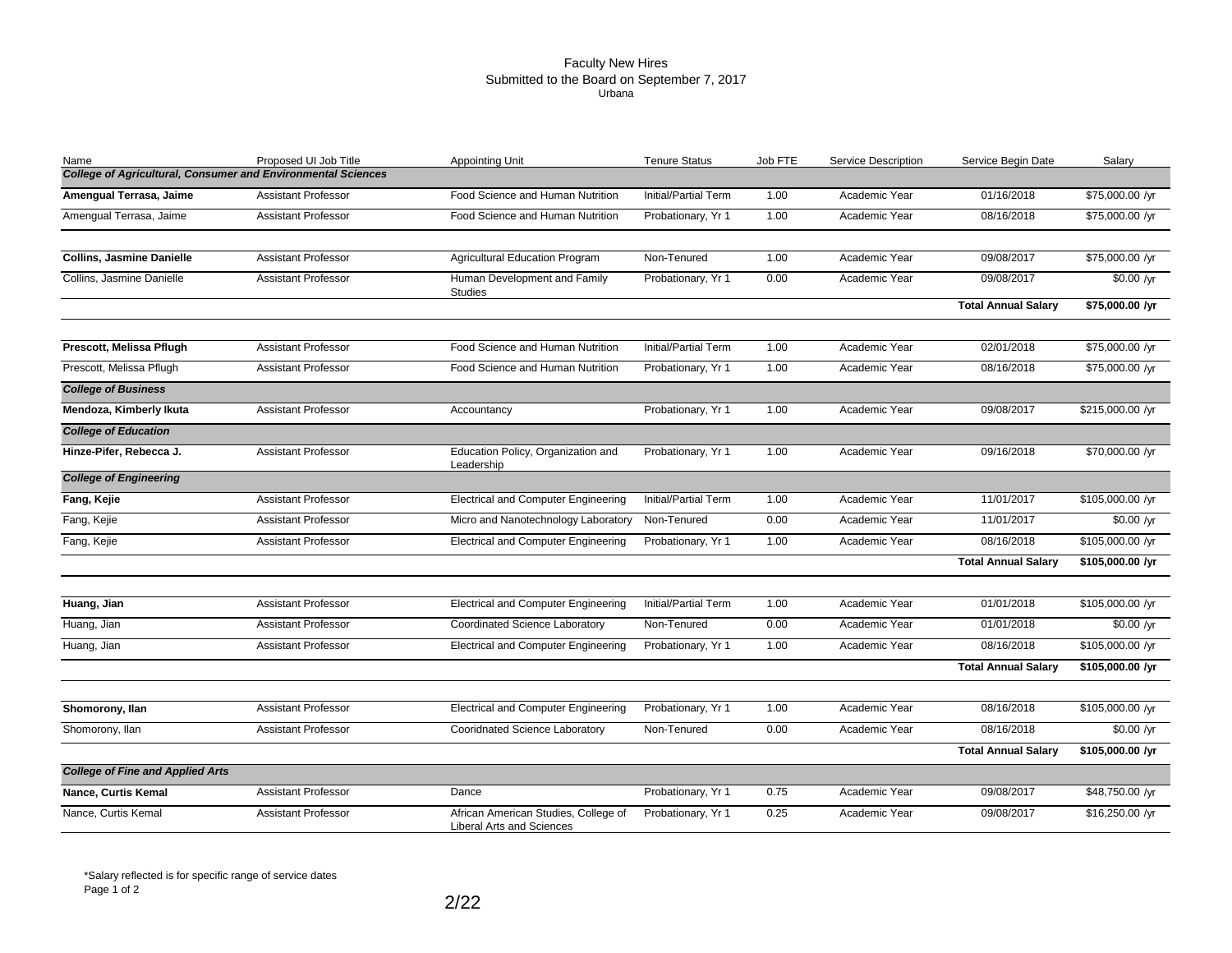#### Faculty New Hires Submitted to the Board on September 7, 2017 Urbana

| Name                                        | Proposed UI Job Title                                    | <b>Appointing Unit</b>                                                 | <b>Tenure Status</b> | Job FTE | <b>Service Description</b> | Service Begin Date         | Salary                         |
|---------------------------------------------|----------------------------------------------------------|------------------------------------------------------------------------|----------------------|---------|----------------------------|----------------------------|--------------------------------|
|                                             |                                                          |                                                                        |                      |         |                            | <b>Total Annual Salary</b> | \$65,000.00 /yr                |
| <b>College of Liberal Arts and Sciences</b> |                                                          |                                                                        |                      |         |                            |                            |                                |
| Han, Hee-Sun                                | <b>Assistant Professor</b>                               | Chemistry                                                              | Probationary, Yr 1   | 1.00    | Academic Year              | 09/08/2017                 | \$83,000.00 /yr                |
| <b>Smalls, Krystal Ashlee</b>               | <b>Assistant Professor</b>                               | Anthropology                                                           | Probationary, Yr 1   | 0.75    | Academic Year              | 09/08/2017                 | \$51,750.00 /yr                |
| Smalls, Krystal Ashlee                      | <b>Assistant Professor</b>                               | Linguisitcs, School of Literatures,<br><b>Cultures and Linguistics</b> | Probationary, Yr 1   | 0.25    | Academic Year              | 09/08/2017                 | \$17,250.00 /yr                |
|                                             |                                                          |                                                                        |                      |         |                            | <b>Total Annual Salary</b> | \$69,000.00 /yr                |
| <b>College of Media</b>                     |                                                          |                                                                        |                      |         |                            |                            |                                |
| Long, Derek R.                              | <b>Assistant Professor</b>                               | Media and Cinema Studies                                               | Probationary, Yr 1   | 1.00    | Academic Year              | 09/08/2017                 | \$72,000.00 /yr                |
| Long, Derek R.                              | Assistant Professor                                      | Institute of Communications Research                                   | Non-Tenured          | 0.00    | Academic Year              | 09/08/2017                 | $\overline{$0.00 \text{ /yr}}$ |
|                                             |                                                          |                                                                        |                      |         |                            | <b>Total Annual Salary</b> | \$72,000.00 /yr                |
| Oyallon-Koloski, Jenny                      | <b>Assistant Professor</b>                               | Media and Cinema Studies                                               | Probationary, Yr 1   | 1.00    | Academic Year              | 09/08/2017                 | \$72,000.00 /yr                |
| Oyallon-Koloski, Jenny                      | <b>Assistant Professor</b>                               | Institute of Communications Research                                   | Non-Tenured          | 0.00    | Academic Year              | 09/08/2017                 | \$0.00 / yr                    |
|                                             |                                                          |                                                                        |                      |         |                            | <b>Total Annual Salary</b> | \$72,000.00 /yr                |
| <b>University Library</b>                   |                                                          |                                                                        |                      |         |                            |                            |                                |
| <b>Becks, Courtney Ann</b>                  | <b>Assistant Professor</b>                               | University Library                                                     | Probationary, Yr 1   | 1.00    | 12-Month                   | 09/08/2017                 | \$61,500.00 /yr                |
| Becks, Courtney Ann                         | African American Studies Librarian                       | University Library                                                     | Non-Tenured          | 0.00    | 12-Month                   | 09/08/2017                 | \$0.00 / yr                    |
|                                             |                                                          |                                                                        |                      |         |                            | <b>Total Annual Salary</b> | \$61,500.00 /yr                |
| Doskey, Adam Vincent                        | <b>Assistant Professor</b>                               | University Library                                                     | Probationary, Yr 1   | 1.00    | 12-Month                   | 09/08/2017                 | \$55,000.00 /yr                |
| Doskey, Adam Vincent                        | Curator of Rare Books and Manuscripts University Library |                                                                        | Non-Tenured          | 0.00    | 12-Month                   | 09/08/2017                 | $$0.00$ /yr                    |
|                                             |                                                          |                                                                        |                      |         |                            | <b>Total Annual Salary</b> | \$55,000.00 /yr                |
| <b>College of Veterinary Medicine</b>       |                                                          |                                                                        |                      |         |                            |                            |                                |
| Pimentel de Souza, Clarissa                 | Assistant Professor of Dermatology                       | Veterinary Clinical Medicine                                           | Probationary, Yr 1   | 1.00    | 12-Month                   | 08/16/2018                 | \$110,000.00 /yr               |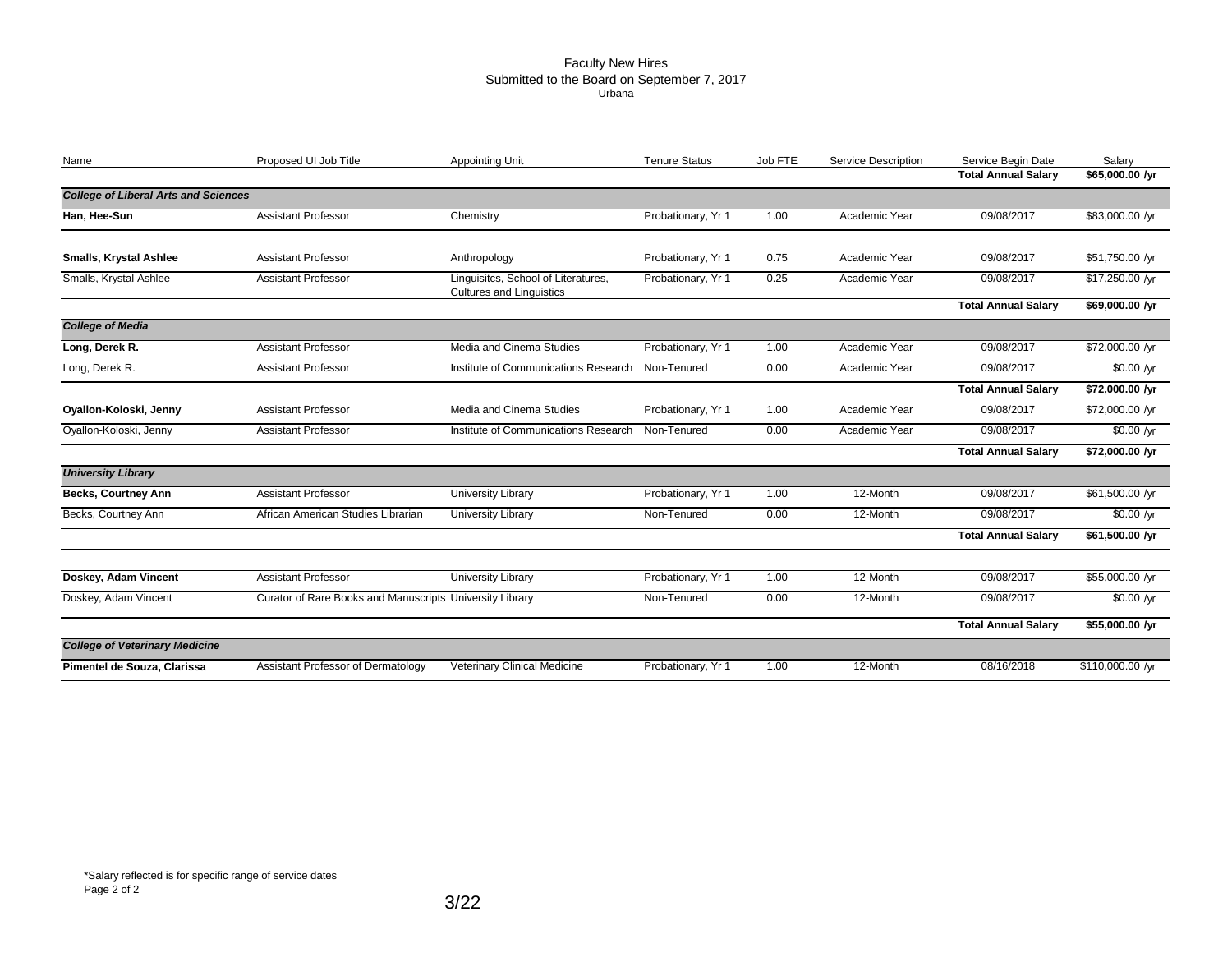### URBANA-CHAMPAIGN

*Emeriti:*

**Alistair Matthew Black**, Professor Emeritus, School of Information Sciences, May 16, 2017

**Haydn Chen**, Professor Emeritus of Materials Science and Engineering, January 1, 2002

**Weng Cho Chew**, George and Ann Fisher Distinguished Professor Emeritus of Engineering, August 14, 2017

**Nils P. Jacobsen**, Associate Professor Emeritus of History, January 1, 2017

**J. Bruce Litchfield**, Professor Emeritus of Agricultural and Biological Engineering, June 1, 2017

**Beth Sandore Namachchivaya**, Professor Emerita, University Library, July 16, 2017

**Charles L. Tucker, III**, Alexander Rankin Professor Emeritus in Mechanical Science and Engineering, July 1, 2017

*Out-of-Cycle Promotion and Tenure:*

**Daniel Work**, from Assistant Professor of Civil and Environmental Engineering, College of Engineering, to Associate Professor of Civil and Environmental Engineering, on indefinite tenure; and from Assistant Professor, Coordinated Science Lab, College of Engineering, to Associate Professor, Coordinated Science Lab, non-tenured; and from Assistant Professor, National Center for Supercomputing Applications, Vice Chancellor for Research, to Associate Professor, National Center for Supercomputing Applications, effective September 8, 2017

**Mary Frances Maurer**, from Clinical Assistant Professor, School of Social Work, to Clinical Associate Professor, School of Social Work, effective September 8, 2017

**Hellen Gerolymatos McDonald**, from Clinical Assistant Professor, School of Social Work, to Clinical Associate Professor, School of Social Work, effective September 8, 2017

**Carol Jane Wilson-Smith**, from Clinical Assistant Professor, School of Social Work, to Clinical Associate Professor, School of Social Work, effective September 8, 2017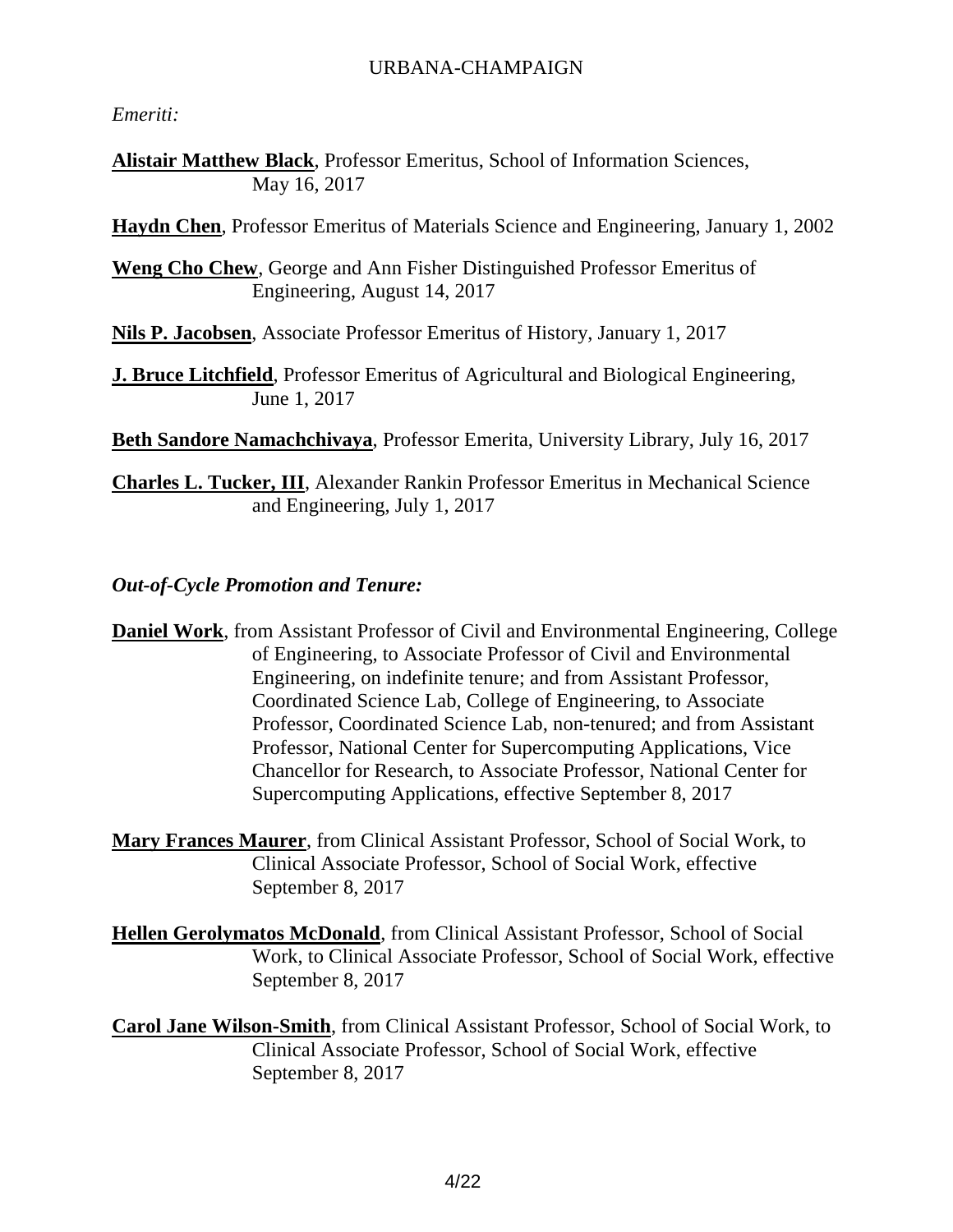#### Faculty New Hires Submitted to the Board on September 7, 2017 Chicago

| Name                                                | Proposed UI Job Title                              | <b>Appointing Unit</b>                                               | <b>Tenure Status</b>     | Job FTE | Service Description | Service Begin Date         | Salary           |
|-----------------------------------------------------|----------------------------------------------------|----------------------------------------------------------------------|--------------------------|---------|---------------------|----------------------------|------------------|
| <b>College of Architecture, Design and the Arts</b> |                                                    |                                                                      |                          |         |                     |                            |                  |
| Marullo, Francesco                                  | <b>Assistant Professor</b>                         | Architecture                                                         | Probationary, Yr 1       | 1.00    | Academic Year       | 09/16/2017                 | \$67,000.00 /yr  |
| <b>College of Engineering</b>                       |                                                    |                                                                      |                          |         |                     |                            |                  |
| Chaudhuri, Santanu                                  | Professor                                          | Civil and Materials Engineering                                      | 5-Yr Q                   | 0.25    | Academic Year       | 09/08/2017                 | \$37,500.00 /yr  |
| <b>College of Liberal Arts and Sciences</b>         |                                                    |                                                                      |                          |         |                     |                            |                  |
| *Glusac, Ksenija                                    | Associate Professor                                | Chemistry                                                            | <b>Indefinite Tenure</b> | 1.00    | Academic Year       | 09/08/2017                 | \$100,000.00 /yr |
|                                                     |                                                    |                                                                      |                          |         |                     |                            |                  |
| *Zhou, Huan-Xiang                                   | Professor                                          | Chemistry                                                            | Indefinite Tenure        | 0.50    | Academic Year       | 09/08/2017                 | \$105,000.00 /yr |
| Zhou, Huan-Xiang                                    | LAS Distinguished Chair in the Natural<br>Sciences | Chemistry                                                            | Non-Tenured              | 0.00    | Academic Year       | 09/08/2017                 | \$0.00 / $vr$    |
| *Zhou, Huan-Xiang                                   | Professor                                          | Physics                                                              | <b>Indefinite Tenure</b> | 0.50    | Academic Year       | 09/08/2017                 | \$105,000.00 /yr |
| Zhou, Huan-Xiang                                    | LAS Distinguished Chair in the Natural<br>Sciences | Chemistry                                                            | Non-Tenured              | 0.00    | Academic Year       | 09/08/2017                 | \$0.00 /yr       |
|                                                     |                                                    |                                                                      |                          |         |                     | <b>Total Annual Salary</b> | \$210,000.00 /yr |
| <b>College of Medicine at Chicago</b>               |                                                    |                                                                      |                          |         |                     |                            |                  |
| Fraidenburg, Dustin                                 | <b>Assistant Professor</b>                         | Medicine, Division of Pulmonary,<br>Critical Care, Sleep and Allergy | Probationary, Yr 1       | 0.51    | 12-Month            | 10/01/2017                 | \$76,500.00 /yr  |
| Fraidenburg, Dustin                                 | Physician Surgeon                                  | Medicine, Division of Pulmonary,<br>Critical Care, Sleep and Allergy | Non-Tenured              | 0.49    | 12-Month            | 10/01/2017                 | \$73,500.00 /yr  |
|                                                     |                                                    |                                                                      |                          |         |                     | <b>Total Annual Salary</b> | \$150,000.00 /yr |
| Pappalardo, Andrea                                  | <b>Assistant Professor</b>                         | Medicine                                                             | Probationary, Yr 1       | 0.20    | 12-Month            | 09/08/2017                 | \$34,600.00 /yr  |
| Pappalardo, Andrea                                  | <b>Assistant Professor</b>                         | Pediatrics                                                           | Probationary, Yr 1       | 0.31    | 12-Month            | 09/08/2017                 | \$53,320.00 /yr  |
| Pappalardo, Andrea                                  | Physician Surgeon                                  | Medicine                                                             | Non-Tenured              | 0.20    | 12-Month            | 09/08/2017                 | \$34,600.00 /yr  |
|                                                     |                                                    |                                                                      |                          |         |                     |                            |                  |
| Pappalardo, Andrea                                  | Physician Surgeon                                  | Pediatrics                                                           | Non-Tenured              | 0.29    | 12-Month            | 09/08/2017                 | \$49,880.00 /yr  |
|                                                     |                                                    |                                                                      |                          |         |                     | <b>Total Annual Salary</b> | \$172,400.00 /yr |
| <b>Prieto Centurion, Valentin</b>                   | <b>Assistant Professor</b>                         | Medicine, Division of Pulmonary,<br>Critical Care, Sleep and Allergy | Probationary, Yr 1       | 0.75    | 12-Month            | 10/01/2017                 | \$110,625.00 /yr |
| Prieto Centurion, Valentin                          | Physician Surgeon                                  | Medicine, Division of Pulmonary,<br>Critical Care, Sleep and Allergy | Non-Tenured              | 0.25    | 12-Month            | 10/01/2017                 | \$36,875.00 /yr  |
|                                                     |                                                    |                                                                      |                          |         |                     | <b>Total Annual Salary</b> | \$147,500.00 /yr |
| <b>College of Pharmacy</b>                          |                                                    |                                                                      |                          |         |                     |                            |                  |
| *DiDomenico, Robert                                 | Associate Professor                                | <b>Pharmacy Practice</b>                                             | Indefinite Tenure        | 1.00    | 12-Month            | 09/08/2017                 | \$160,135.21 /yr |
| Jane Addams College of Social Work                  |                                                    |                                                                      |                          |         |                     |                            |                  |
| DeNard, Christina                                   | <b>Assistant Professor</b>                         | Jane Addams College of Social Work                                   | Probationary, Yr 1       | 1.00    | Academic Year       | 09/08/2017                 | \$76,000.00 /yr  |
|                                                     |                                                    |                                                                      |                          |         |                     |                            |                  |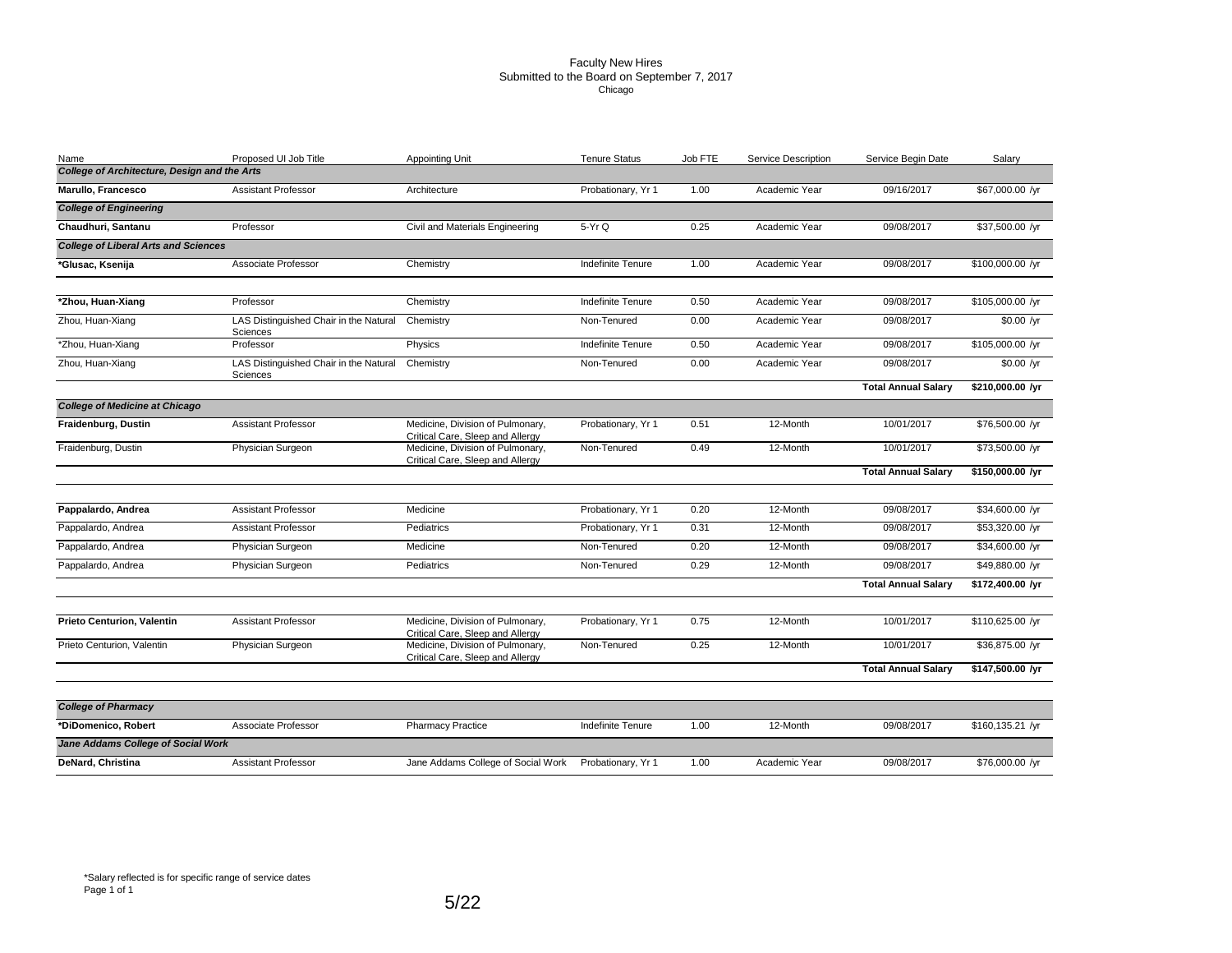## CHICAGO

### *Emeriti:*

**Paula Allen-Meares**, John Corbally Professor Emerita, Office of the Chancellor, January 1, 2018

**James P. Gleeson**, Associate Professor Emeritus, Jane Addams College of Social Work, July 1, 2017

**Louis H. Kauffman**, Professor Emeritus of Mathematics, Statistics and Computer Science, May 16, 2017

**Stephen Edward Wiberley, Jr.**, Professor Emeritus, University Library, August 16, 2017

**Julie A. Zerwic**, Professor Emerita of Biobehavioral Health Science, August 1, 2017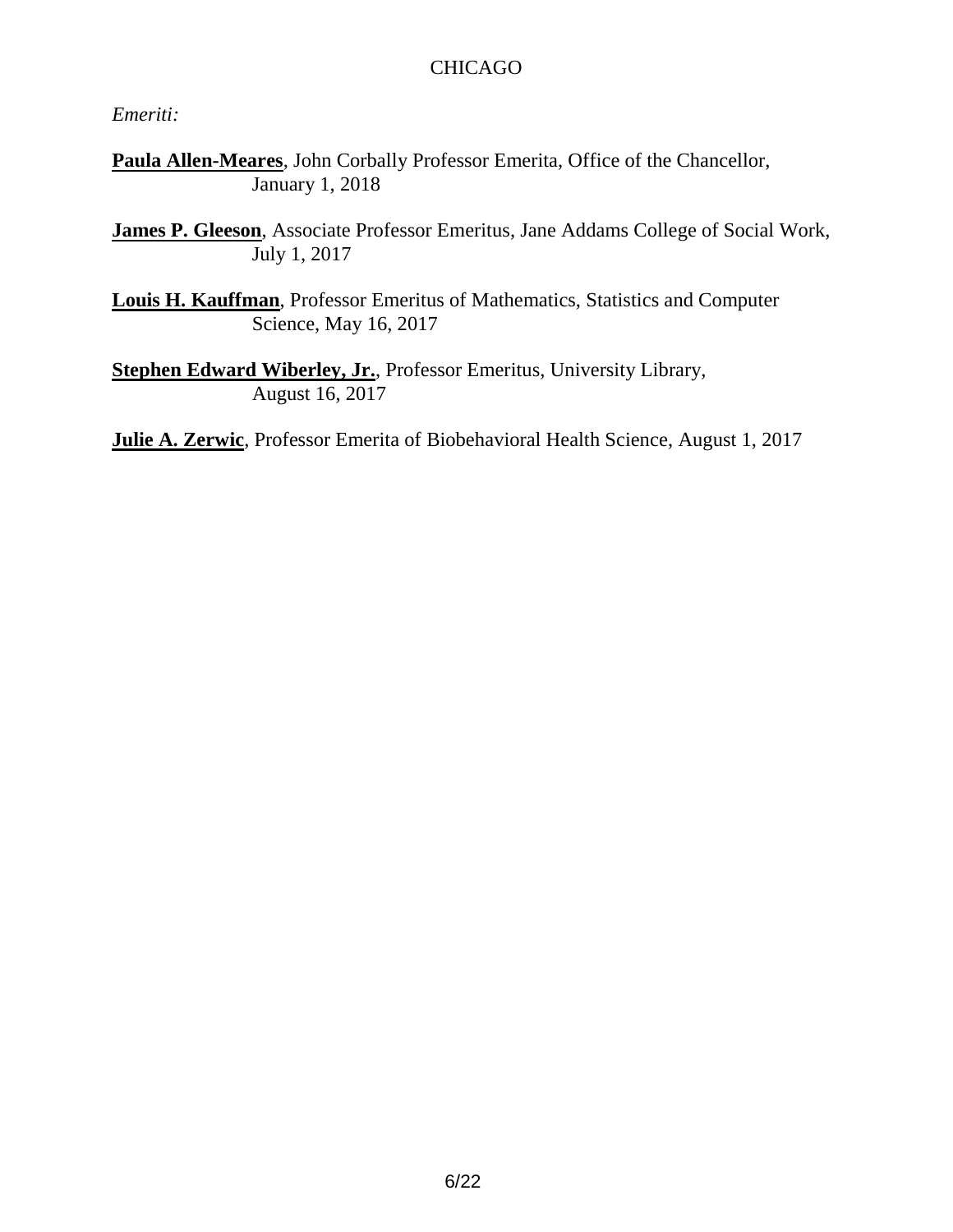### Faculty New Hires Submitted to the Board on September 7, 2017 Springfield

|                                                |                            |                                       |                    |         |                            | Service Begin |                  |
|------------------------------------------------|----------------------------|---------------------------------------|--------------------|---------|----------------------------|---------------|------------------|
| Name                                           | Proposed UI Job Title      | <b>Appointing Unit</b>                | Tenure Status      | Job FTE | <b>Service Description</b> | Date          | Salary           |
| <b>College of Business and Management</b>      |                            |                                       |                    |         |                            |               |                  |
| Kartal, Hasan Basri                            | Assistant Professor        | <b>Management Information Systems</b> | Probationary, Yr 1 | 1.00    | Academic Year              | 09/08/2017    | \$105,499.00 /yr |
| <b>College of Education and Human Services</b> |                            |                                       |                    |         |                            |               |                  |
| Kang, Youngjin                                 | <b>Assistant Professor</b> | <b>Human Services</b>                 | Probationary, Yr 1 | 1.00    | Academic Year              | 09/08/2017    | \$54,000.00 /yr  |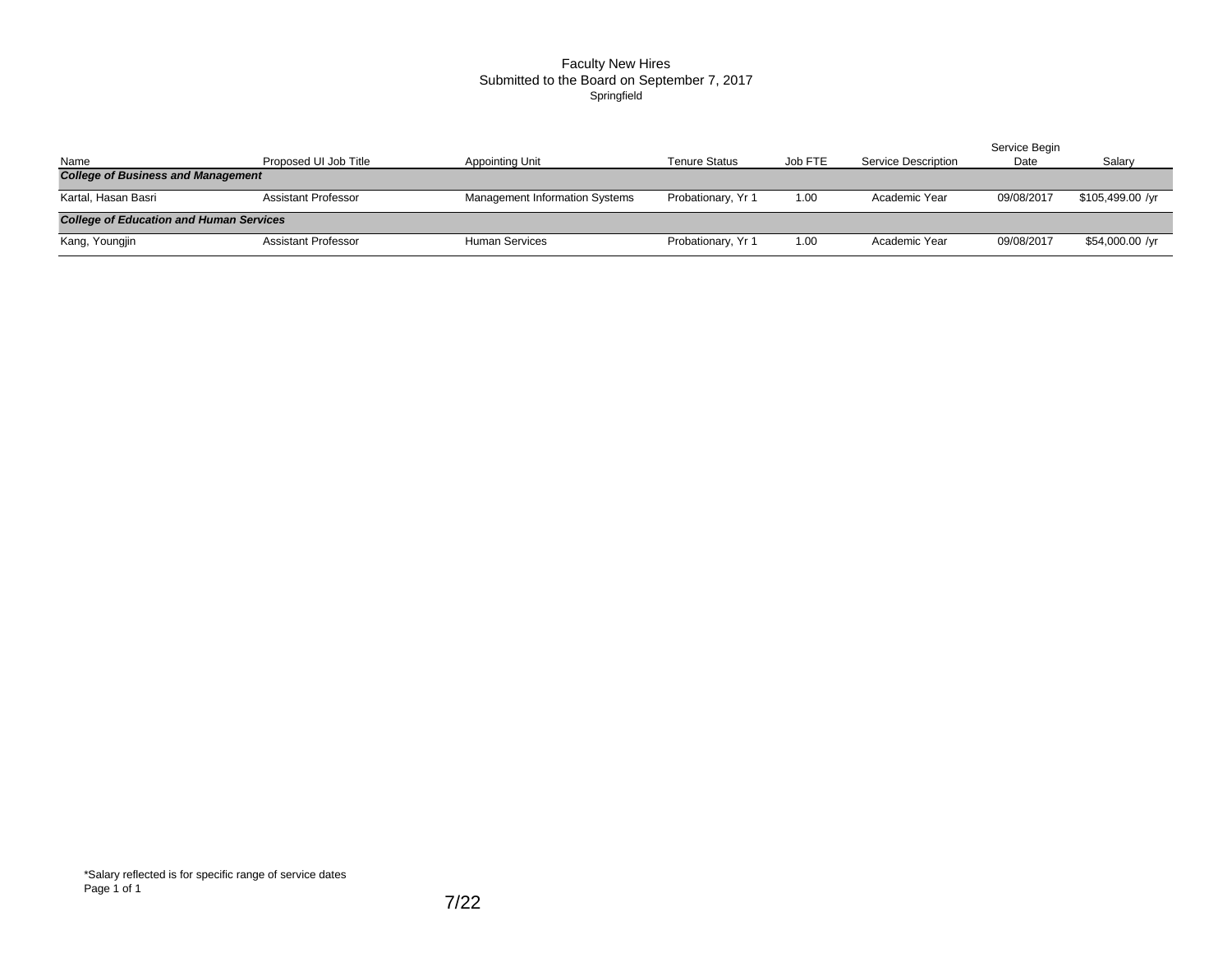#### Academic Professional New Hires Submitted to the Board on September 7, 2017 Urbana

| Name                                        | Proposed UI Job Title                                                   | Appointing Unit                                                                                         | <b>Tenure Status</b>     | Job FTE | <b>Service Description</b> | Service Begin Date         | Salary            |     |
|---------------------------------------------|-------------------------------------------------------------------------|---------------------------------------------------------------------------------------------------------|--------------------------|---------|----------------------------|----------------------------|-------------------|-----|
| <b>College of Engineering</b>               |                                                                         |                                                                                                         |                          |         |                            |                            |                   |     |
| Uddin, Rizwan                               | Head                                                                    | Nuclear, Plasma, and Radiological<br>Engineering                                                        | Non-Tenured              | 0.00    | 12-Month                   | 09/08/2017                 | $$10,000.00$ /yr  |     |
| Uddin, Rizwan                               | Professor                                                               | Nuclear, Plasma, and Radiological<br>Engineering                                                        | Summer Appointment**     | 1.00    | Salary for Period Stated   | <b>TBD</b>                 | $$21,333.33$ /yr  |     |
| *Uddin, Rizwan                              | Professor                                                               | Nuclear, Plasma, and Radiological<br>Engineering                                                        | <b>Indefinite Tenure</b> | 1.00    | Academic Year              | 08/16/2017                 | \$192,000.00 /yr  |     |
| Uddin, Rizwan                               | Professor                                                               | Institute for Sustainability, Energy, and<br>Environment, Office of the Vice<br>Chancellor for Research | Non-Tenured              | 0.00    | Academic Year              | 08/16/2017                 | \$0.00            | /yr |
|                                             |                                                                         |                                                                                                         |                          |         |                            | <b>Total Annual Salary</b> | $$223,333.33$ /yr |     |
| <b>College of Liberal Arts and Sciences</b> |                                                                         |                                                                                                         |                          |         |                            |                            |                   |     |
| Grosman, Claudio F.                         | Head                                                                    | Molecular and Integrative Physiology,<br>School of Molecular and Cellular<br>Biology                    | Non-Tenured              | 0.00    | Academic Year              | 09/08/2017                 | \$5,500.00        | /yr |
| Grosman, Claudio F.                         | Professor                                                               | Molecular and Integrative Physiology,<br>School of Molecular and Cellular<br>Biology                    | Summer Appointment**     | 1.00    | Salary for Period Stated   | <b>TBD</b>                 | $$14,044.00$ /yr  |     |
| Grosman, Claudio F.                         | Head                                                                    | Molecular and Integrative Physiology,<br>School of Molecular and Cellular<br>Biology                    | Summer Appointment**     | 0.00    | Salary for Period Stated   | <b>TBD</b>                 | \$611.11          | /yr |
| *Grosman, Claudio F.                        | Professor                                                               | Molecular and Integrative Physiology,<br>School of Molecular and Cellular<br>Biology                    | Indefinite Tenure        | 1.00    | Academic Year              | 08/16/2017                 | \$126,396.00 /yr  |     |
|                                             |                                                                         |                                                                                                         |                          |         |                            | <b>Total Annual Salary</b> | $$146,551.11$ /yr |     |
| <b>Office of the Chancellor</b>             |                                                                         |                                                                                                         |                          |         |                            |                            |                   |     |
| DeLorenzo, Michael T.                       | Senior Associate Chancellor for<br><b>Administration and Operations</b> | Office of the Chancellor                                                                                | Non-Tenured              | 1.00    | 12-Month                   | 09/08/2017                 | \$270,500.00 /yr  |     |
|                                             | Office of the Vice Chancellor for Academic Affairs and Provost          |                                                                                                         |                          |         |                            |                            |                   |     |
| Pitts, Kevin T.                             | Vice Provost for Undergraduate<br>Education                             | Office of the Vice Chancellor for<br>Academic Affairs and Provost                                       | Non-Tenured              | 1.00    | 12-Month                   | 09/08/2017                 | \$245,000.00 /yr  |     |
| Pitts, Kevin T.                             | Vice Provost for Undergraduate<br>Education                             | Office of the Vice Chancellor for<br>Academic Affairs and Provost                                       | Non-Tenured              | 0.00    | 12-Month                   | 09/08/2017                 | \$25,000.00 /yr   |     |
| *Pitts, Kevin T.                            | Professor                                                               | Physics, College of Engineering                                                                         | <b>Indefinite Tenure</b> | 0.00    | Academic Year              | 08/16/2017                 | \$0.00            | /yr |
|                                             |                                                                         |                                                                                                         |                          |         |                            | <b>Total Annual Salary</b> | \$270,000.00 /yr  |     |

\*Salary reflected is for specific range of service dates

\*\*\*Salary for one month of summer service during each summer of appointment as Head/Director Page 1 of 2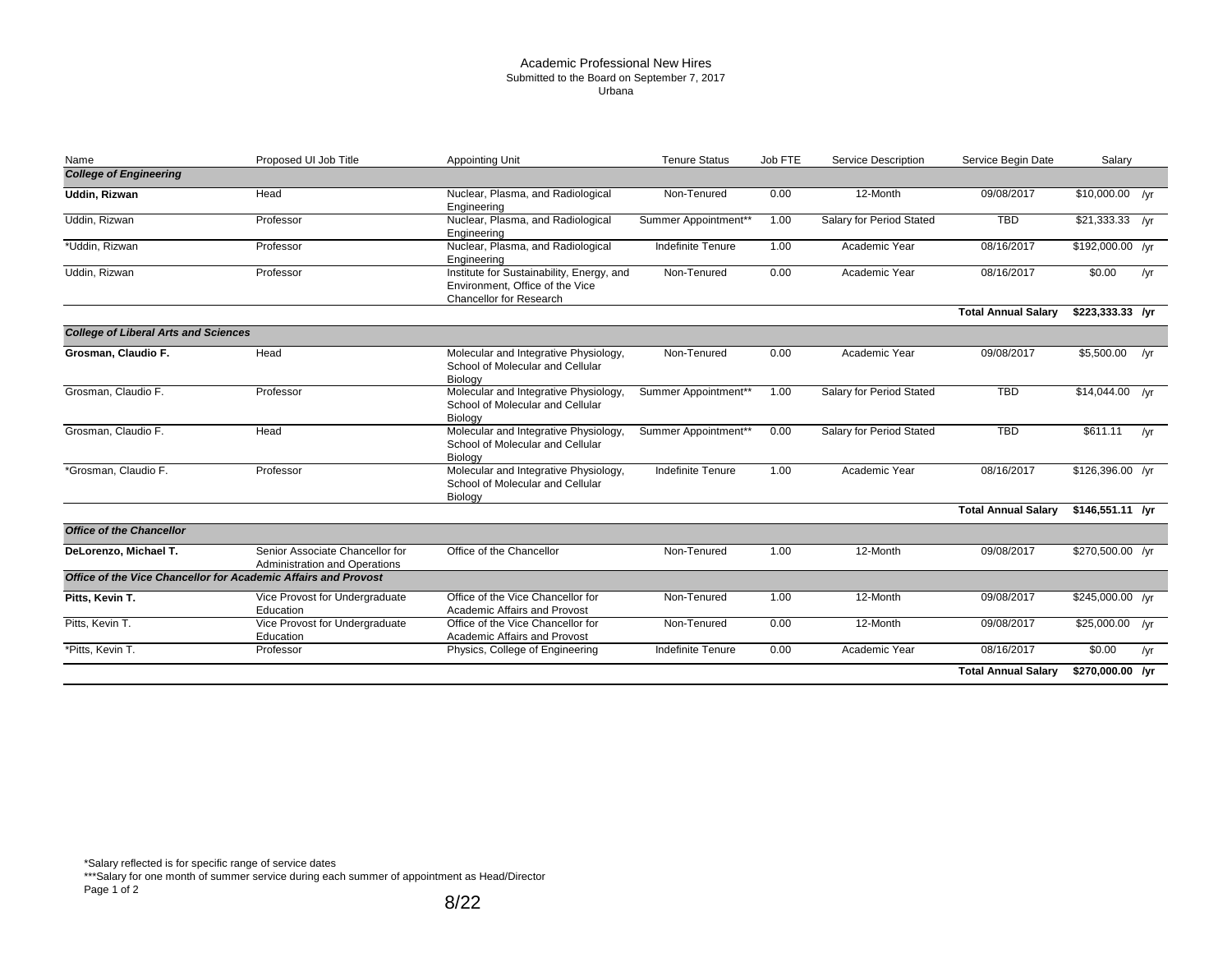#### Academic Professional New Hires Submitted to the Board on September 7, 2017 Urbana

| Name                                              | Proposed UI Job Title                                                    | <b>Appointing Unit</b>                                              | <b>Tenure Status</b>     | Job FTE | Service Description      | Service Begin Date         | Salary           |     |
|---------------------------------------------------|--------------------------------------------------------------------------|---------------------------------------------------------------------|--------------------------|---------|--------------------------|----------------------------|------------------|-----|
| <b>Office of the Vice Chancellor for Research</b> |                                                                          |                                                                     |                          |         |                          |                            |                  |     |
| Oliver, Cynthia                                   | Associate Vice Chancellor for the<br>Humanities, Arts and Related Fields | Office of the Vice Chancellor for<br>Research                       | Non-Tenured              | 0.00    | 12-Month                 | 09/08/2017                 | \$20,000.00 /yr  |     |
| Oliver, Cynthia                                   | Professor                                                                | Dance, College of Fine and Applied<br>Arts                          | Summer<br>Appointment*** | 1.00    | Salary for Period Stated | TBD                        | $$15,699.17$ /yr |     |
| *Oliver, Cynthia                                  | Professor                                                                | Dance, College of Fine and Applied<br>Arts                          | Indefinite Tenure        | 1.00    | Academic Year            | 08/16/2017                 | \$94,195.00 /yr  |     |
| Oliver, Cynthia                                   | Co-Director of MFA Program                                               | Dance, College of Fine and Applied<br>Arts                          | Non-Tenured              | 0.00    | Academic Year            | 08/16/2017                 | \$3,000.00       | /vr |
| Oliver, Cynthia                                   | Professor                                                                | Gender and Women's Studies, College<br>of Liberal Arts and Sciences | Non-Tenured              | 0.00    | Academic Year            | 08/16/2017                 | \$0.00           | /yr |
| Oliver, Cynthia                                   | Professor                                                                | African American Studies, College of<br>Liberal Arts and Sciences   | Non-Tenured              | 0.00    | Academic Year            | 08/16/2017                 | \$0.00           | /yr |
|                                                   |                                                                          |                                                                     |                          |         |                          | <b>Total Annual Salarv</b> | \$132,894.17 /yr |     |

\*Salary reflected is for specific range of service dates

\*\*For one month of service during each summer of appointment as Head, Chair or Director

\*\*\*For one and a half months of service during each summer of appointment as Associate Vice Chancellor for the Humanities, Arts and Related Fields

\*Salary reflected is for specific range of service dates

\*\*\*Salary for one month of summer service during each summer of appointment as Head/Director Page 2 of 2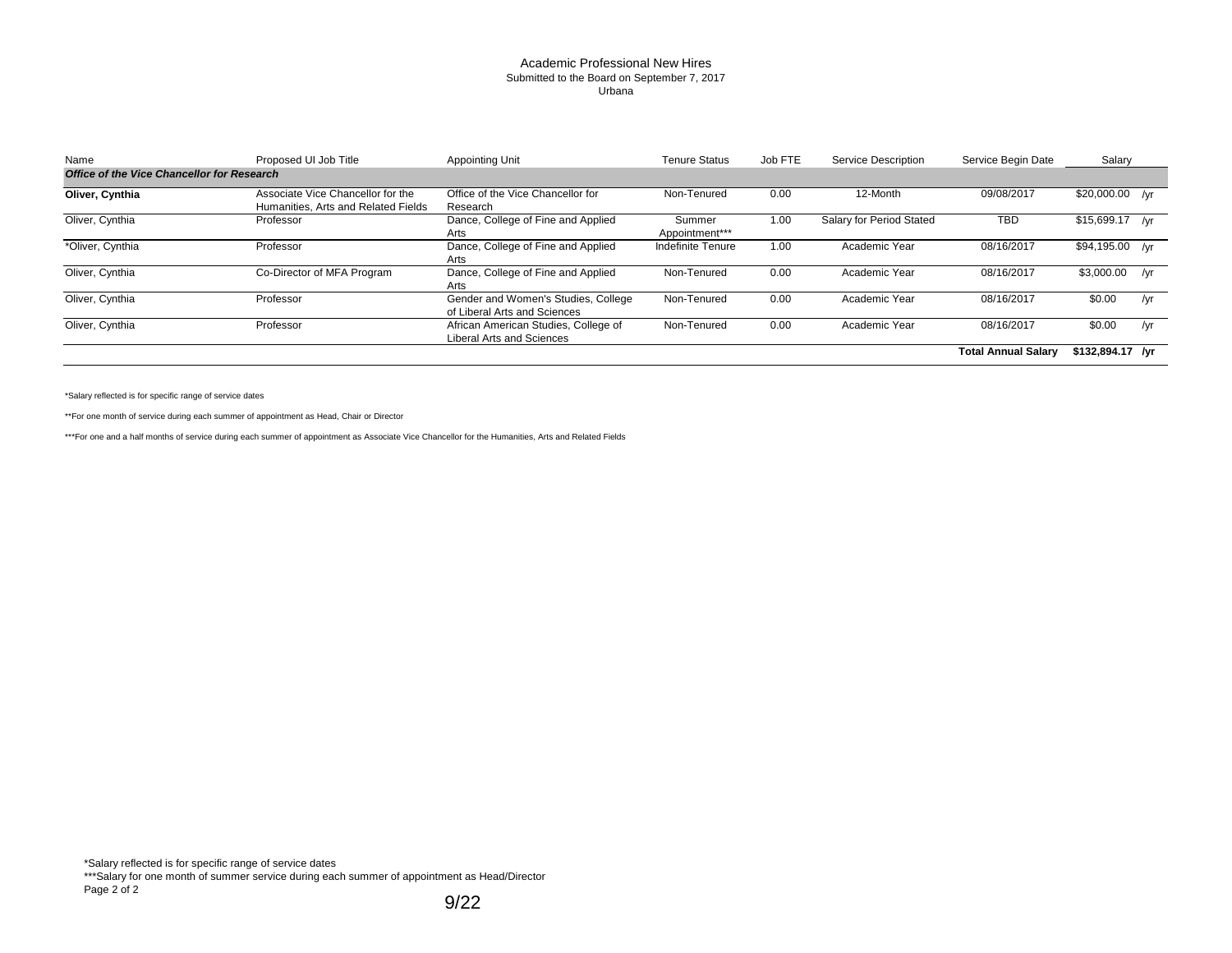#### Academic Professional New Hires Submitted to the Board on September 7, 2017 Chicago

| Name                                                       | Proposed UI Job Title                                                  | <b>Appointing Unit</b>                                                                 | <b>Tenure Status</b> | Job FTE | <b>Service Description</b> | Service Begin Date         | Salary              |
|------------------------------------------------------------|------------------------------------------------------------------------|----------------------------------------------------------------------------------------|----------------------|---------|----------------------------|----------------------------|---------------------|
| <b>Office of the Chancellor</b>                            |                                                                        |                                                                                        |                      |         |                            |                            |                     |
| <b>Moss, Michael Stuart</b>                                | Assistant Chancellor and Director                                      | <b>Budget and Financial Analysis</b>                                                   | Non-Tenured          | 1.00    | 12-Month                   | 09/11/2017                 | \$160,000.00 /yr    |
| University of Illinois Hospital and Health Sciences System |                                                                        |                                                                                        |                      |         |                            |                            |                     |
| Barish, Robert                                             | Interim Chief Executive Officer of the<br><b>Hospitals and Clinics</b> | University of Illinois Hospital and Health Non-Tenured<br><b>Sciences System</b>       |                      | 0.00    | 12-Month                   | 09/01/2017                 | $$180,000.00$ /yr + |
| Barish, Robert                                             | Vice Chancellor for Health Affairs                                     | Office of the Vice Chancellor for Health Non-Tenured<br>Affairs                        |                      | 90.00   | 12-Month                   | 09/01/2017                 | \$300,000.00 /yr    |
| Barish, Robert                                             | Vice Chancellor for Health Affairs                                     | Office of the Vice Chancellor for Health Non-Tenured<br>Affairs                        |                      | 0.00    | 12-Month                   | 09/01/2017                 | \$350,000.00 /yr    |
| *Barish, Robert                                            | Professor (CT)                                                         | Department of Emergency Medicine                                                       | Indefinite Tenure    | 10.00   | 12-Month                   | 09/01/2017                 | \$30,000.00 /yr     |
| Barish, Robert                                             | <b>Physician Surgeon</b>                                               | Department of Emergency Medicine                                                       | Non-Tenured          | 0.00    | 12-Month                   | 09/01/2017                 | \$0.00 / yr         |
|                                                            |                                                                        |                                                                                        |                      |         |                            | <b>Total Annual Salary</b> | \$860,000.00 /yr    |
| Garfinkel, Chaim                                           | Director of Information Security and<br>Technology Infrastructure      | <b>Information Services</b>                                                            | Non-Tenured          | 1.00    | 12-Month                   | 09/11/2017                 | \$180,000.00 /yr    |
| Harmon, Vanessa                                            | <b>Clinic Director</b>                                                 | Heart Center, Pulmonary, Arthritis and<br><b>Kidney Clinic</b>                         | Non-Tenured          | 1.00    | 12-Month                   | 09/11/2017                 | \$124,000.00 /yr    |
| <b>College of Liberal Arts and Sciences</b>                |                                                                        |                                                                                        |                      |         |                            |                            |                     |
| Cho, Wonhwa                                                | Head                                                                   | Chemistry                                                                              | Non-Tenured          | 0.00    | Academic Year              | 09/08/2017                 | \$12,000.00 /yr     |
| *Cho, Wonhwa                                               | Professor                                                              | Chemistry                                                                              | Indefinite Tenure    | 1.00    | Academic Year              | 09/08/2017                 | \$230,000.00 /yr    |
| Cho, Wonhwa                                                | LAS Distinguished Chair in Natural<br>Sciences                         | Chemistry                                                                              | Non-Tenured          | 0.00    | Academic Year              | 09/08/2017                 | \$0.00 /yr          |
| Cho, Wonhwa                                                | <b>Honors College Faculty</b>                                          | Honors College                                                                         | Non-Tenured          | 0.00    | Academic Year              | 08/16/2017                 | $$0.00$ /yr         |
|                                                            |                                                                        |                                                                                        |                      |         |                            | <b>Total Annual Salary</b> | \$242,000.00 /yr    |
| Naber, Nadine                                              | Director                                                               | Arab American Cultural Center, Office of Non-Tenured<br>the Vice Provost for Diversity |                      | 0.00    | Academic Year              | 09/08/2017                 | \$10,000.00 /yr     |
| *Naber, Nadine                                             | Associate Professor                                                    | Gender and Women's Studies Program Indefinite Tenure                                   |                      | 0.75    | Academic Year              | 09/08/2017                 | \$76,557.75 /yr     |
| *Naber, Nadine                                             | Associate Professor                                                    | Program in Global Asian Studies                                                        | Indefinite Tenure    | 0.25    | Academic Year              | 09/08/2017                 | \$25,519.25 /yr     |
| Naber, Nadine                                              | <b>Departmental Afiliate</b>                                           | Anthropology                                                                           | Non-Tenured          | 0.00    | Academic Year              | 09/08/2017                 | \$0.00 /yr          |
|                                                            |                                                                        |                                                                                        |                      |         |                            | <b>Total Annual Salary</b> | \$112,077.00 /yr    |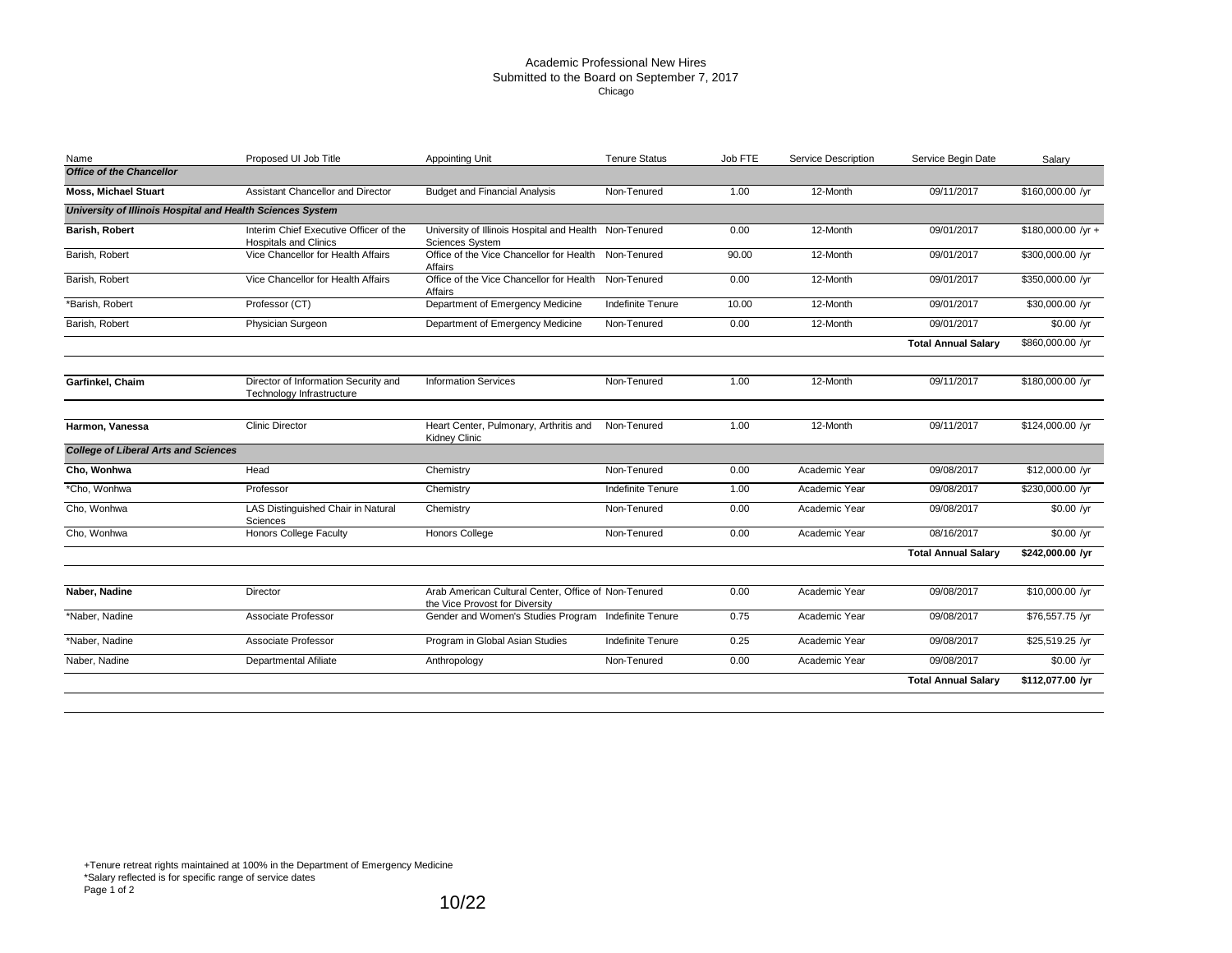#### Academic Professional New Hires Submitted to the Board on September 7, 2017 Chicago

| Name                                             | Proposed UI Job Title                                          | <b>Appointing Unit</b>                                                                                                                   | <b>Tenure Status</b> | Job FTE | <b>Service Description</b> | Service Begin Date         | Salarv           |
|--------------------------------------------------|----------------------------------------------------------------|------------------------------------------------------------------------------------------------------------------------------------------|----------------------|---------|----------------------------|----------------------------|------------------|
| Richie, Beth E.                                  | Head                                                           | Criminology, Law and Justice                                                                                                             | Non-Tenured          | 0.00    | Academic Year              | 01/01/2018                 | \$12,000.00 /yr  |
| *Richie. Beth E.                                 | Professor                                                      | Criminology, Law and Justice                                                                                                             | Indefinite Tenure    | 0.75    | Academic Year              | 01/01/2018                 | \$177,375.00 /yr |
| *Richie, Beth E.                                 | Professor                                                      | African American Studies                                                                                                                 | Indefinite Tenure    | 0.25    | Academic Year              | 01/01/2018                 | \$59,125.00 /yr  |
| Richie, Beth E.                                  | Professor                                                      | Gender and Women's Studies Program                                                                                                       | Non-Tenured          | 0.00    | Academic Year              | 08/16/2017                 | \$0.00 /yr       |
| Richie, Beth E.                                  | Professor                                                      | Sociology                                                                                                                                | Non-Tenured          | 0.00    | Academic Year              | 08/16/2017                 | \$0.00 /yr       |
| Richie, Beth E.                                  | <b>Honors College Faculty</b>                                  | <b>Honors College</b>                                                                                                                    | Non-Tenured          | 0.00    | Academic Year              | 08/16/2017                 | $$0.00$ /yr      |
|                                                  |                                                                |                                                                                                                                          |                      |         |                            | <b>Total Annual Salary</b> | \$248,500.00 /yr |
| <b>College of Medicine at Peoria</b>             |                                                                |                                                                                                                                          |                      |         |                            |                            |                  |
| Marshall, John S.                                | Chair                                                          | Surgery - Peoria                                                                                                                         | Non-Tenured          | 0.10    | 12-Month                   | 09/11/2017                 | \$30,000.00 /yr  |
| Marshall, John S.                                | Professor of Clinical Surgery                                  | Surgery - Peoria                                                                                                                         | Non-Tenured          | 0.80    | 12-Month                   | 09/11/2017                 | \$60,000.00 /yr  |
|                                                  |                                                                |                                                                                                                                          |                      |         |                            | <b>Total Annual Salary</b> | \$90,000.00 /yr  |
| <b>College of Nursing</b>                        |                                                                |                                                                                                                                          |                      |         |                            |                            |                  |
| Corte, Colleen                                   | Head                                                           | <b>Health Systems Science</b>                                                                                                            | Non-Tenured          | 0.00    | Academic Year              | 09/08/2017                 | \$18,000.00 /yr  |
| *Corte, Colleen                                  | Associate Professor                                            | <b>Health Systems Science</b>                                                                                                            | Indefinite Tenure    | 1.00    | Academic Year              | 09/08/2017                 | \$102,726.00 /yr |
|                                                  |                                                                |                                                                                                                                          |                      |         |                            | <b>Total Annual Salary</b> | \$120,726.00 /yr |
|                                                  | Office of the Provost and Vice Chancellor for Academic Affairs |                                                                                                                                          |                      |         |                            |                            |                  |
| Teruel, Hugo                                     | <b>Executive Director</b>                                      | Latin American Recruitment and<br>Educational Services, Office of the Vice<br>Provost for Undergraduate Affairs and<br>Academic Programs | Non-Tenured          | 1.00    | 12-Month                   | 09/16/2017                 | \$107,842.50 /yr |
| Office of the Vice Chancellor for Advancement    |                                                                |                                                                                                                                          |                      |         |                            |                            |                  |
| Irvine, Wendy L.                                 | Director of Advancement/Assistant<br>Dean for Advancement      | Office of Institutional Advancement                                                                                                      | Non-Tenured          | 1.00    | 12-Month                   | 09/11/2017                 | \$125,000.00 /yr |
| Valentino, Mark                                  | Director of Advancement/Associate<br>Dean for Advancement      | Office of Institutional Advancement                                                                                                      | Non-Tenured          | 1.00    | 12-Month                   | 09/11/2017                 | \$198,900.00 /yr |
| Office of the Vice Chancellor for Health Affairs |                                                                |                                                                                                                                          |                      |         |                            |                            |                  |
| Moser, Margaret Lynn                             | <b>Executive Director</b>                                      | Administration and Operations                                                                                                            | N/A                  | 1.00    | 12-Month                   | 09/11/2017                 | \$130,000.00 /yr |

+Tenure retreat rights maintained at 100% in the Department of Emergency Medicine \*Salary reflected is for specific range of service dates Page 2 of 2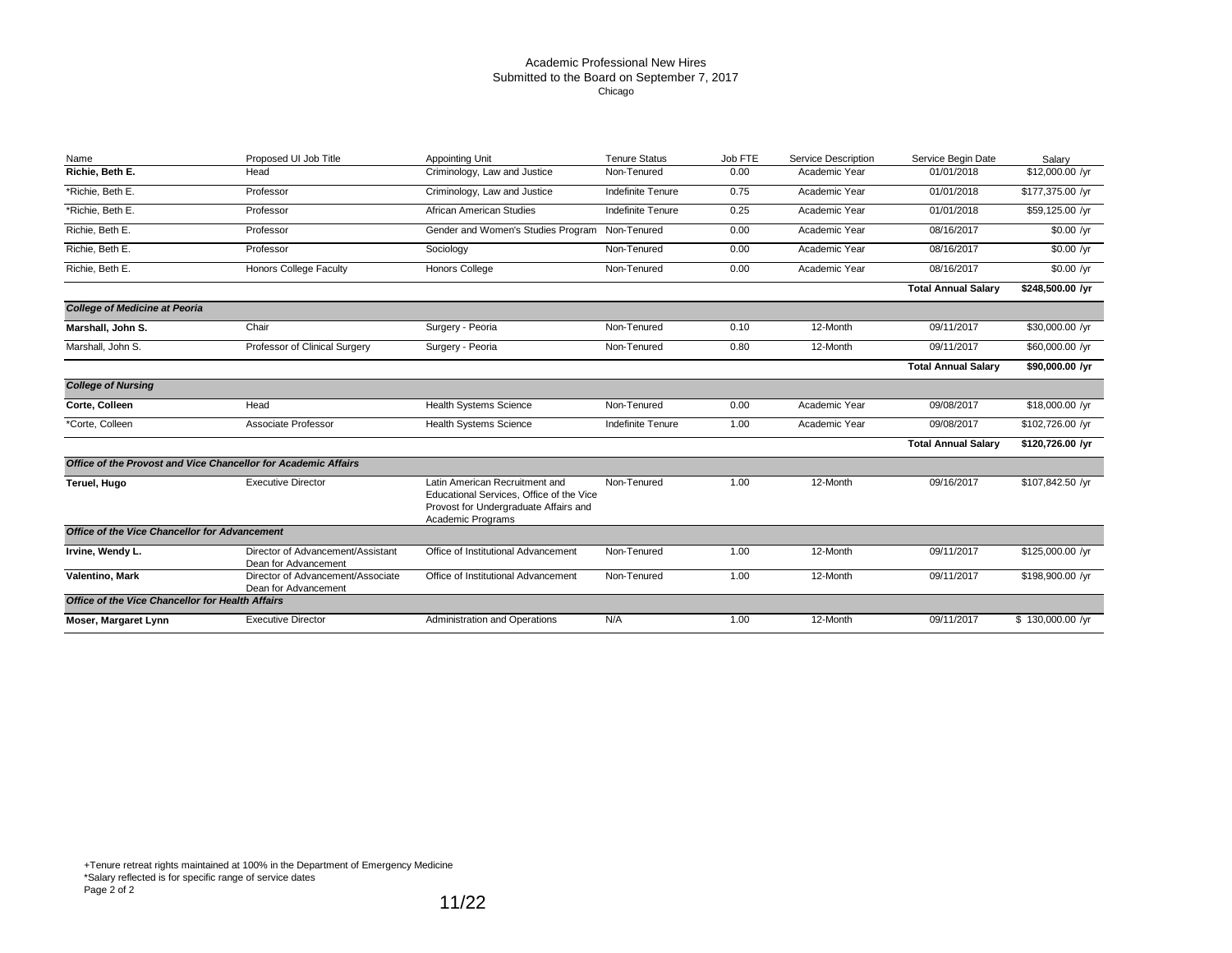### Academic Professional New Hires Submitted to the Board on September 7, 2017 Springfield

| Name                                                           | Proposed UI Job Title                                                            | Appointing Unit                  | <b>Tenure Status</b> | Job FTE | <b>Service Description</b> | Service Begin<br>Date | Salary           |
|----------------------------------------------------------------|----------------------------------------------------------------------------------|----------------------------------|----------------------|---------|----------------------------|-----------------------|------------------|
| <b>Facilities and Services</b>                                 |                                                                                  |                                  |                      |         |                            |                       |                  |
| Stewart, Keith                                                 | Director of Construction                                                         | <b>Facilities &amp; Services</b> |                      | 1.00    | 12-Month                   | 09/08/2017            | \$96,000.00 /yr  |
| Office of the Provost and Vice Chancellor for Academic Affairs |                                                                                  |                                  |                      |         |                            |                       |                  |
| Llosa, Tulio                                                   | Associate Provost for Information<br>Technology and Chief Information<br>Officer | Information Technology Services  |                      | 1.00    | 12-Month                   | 09/08/2017            | \$125,000.00 /yr |
| <b>Student Affairs</b>                                         |                                                                                  |                                  |                      |         |                            |                       |                  |
| Comerford, Ann                                                 | Executive Director of the Student Union Student Union                            |                                  |                      | 1.00    | 12-Month                   | 09/08/2017            | \$93,000.00 /yr  |

\*Salary reflected is for specific range of service dates \*\*\*Salary for one month of summer service during each summer of appointment as Head/Director Page 1 of 1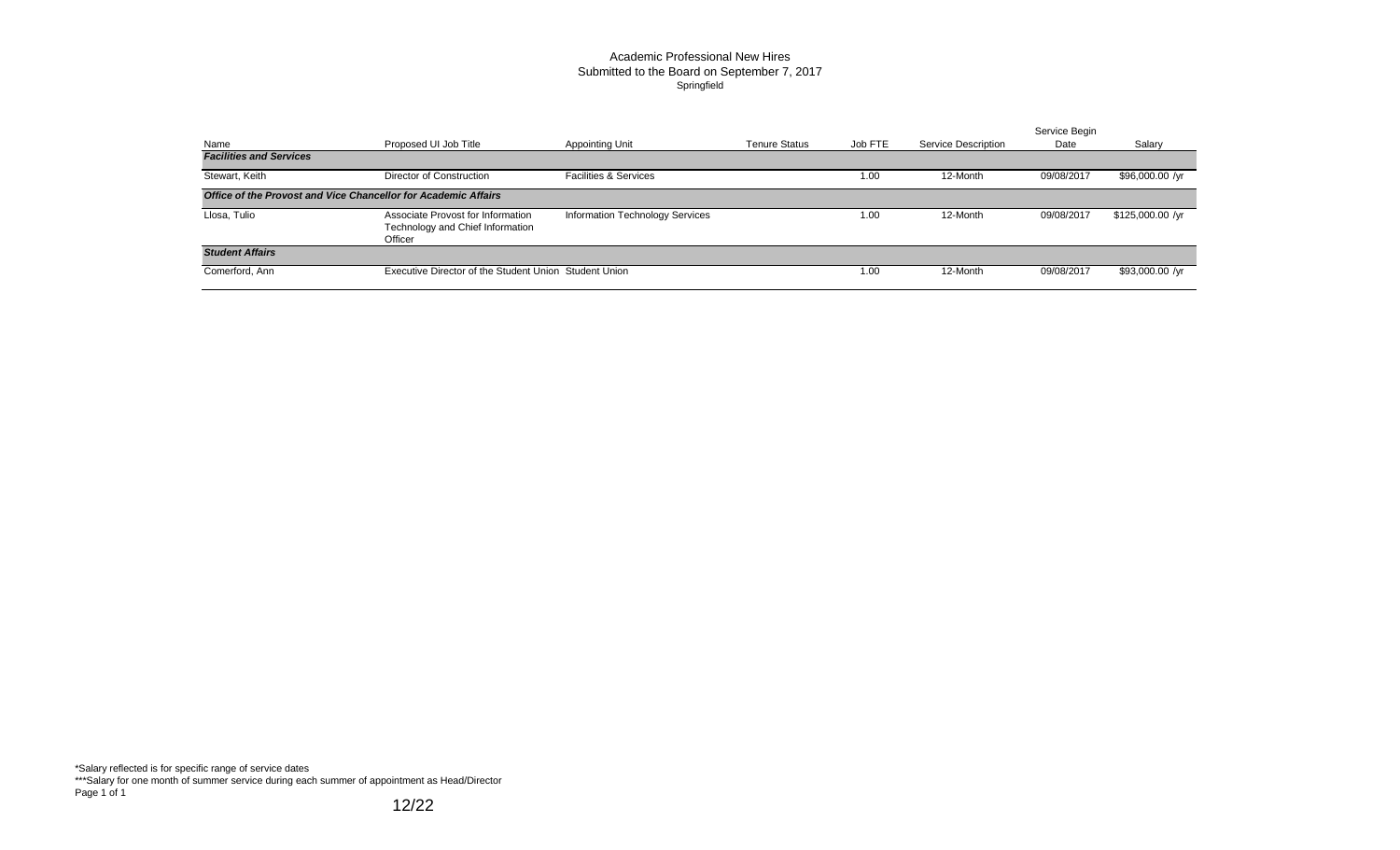#### Academic Professional New Hires Submitted to the Board on September 7, 2017 University Administration

|                                                                      |                                 |                                               |                      |         |                     | Service Begin |                  |
|----------------------------------------------------------------------|---------------------------------|-----------------------------------------------|----------------------|---------|---------------------|---------------|------------------|
| Name                                                                 | Proposed UI Job Title           | Appointing Unit                               | <b>Tenure Status</b> | Job FTE | Service Description | Date          | Salary           |
| Office of the Vice President for Economic Development and Innovation |                                 |                                               |                      |         |                     |               |                  |
| Kuzmuk, Kristy N.                                                    | <b>Assistant Vice President</b> | Economic Development and Innovation N/A       |                      | 1.00    | 12-Month            | 09/11/2017    | \$178,000.00 /yr |
| <b>Institute of Government and Public Affairs</b>                    |                                 |                                               |                      |         |                     |               |                  |
| Davis, Jon S.                                                        | <b>Interim Director</b>         | Institute of Government and Public<br>Affairs | N/A                  | 0.00    | 12-Month            | 08/16/2017    | 30,000.00 /yr    |
| *Davis, Jon S.                                                       | Professor                       | Accountancy, College of Business              | Indefinite Tenure    | 1.00    | Academic Year       | 08/16/2017    | \$315,436.00 /yr |
| <b>Office of Treasury Operations</b>                                 |                                 |                                               |                      |         |                     |               |                  |
| Melchiorre, Geri Anne                                                | Director of Investments         | <b>Treasury Operations</b>                    | N/A                  | 1.00    | 12-Month            | 09/11/2017    | \$125,000.00 /yr |

\*Salary reflected is for specific range of service dates

\*\*\*Salary for one month of summer service during each summer of appointment as Head/Director Page 1 of 1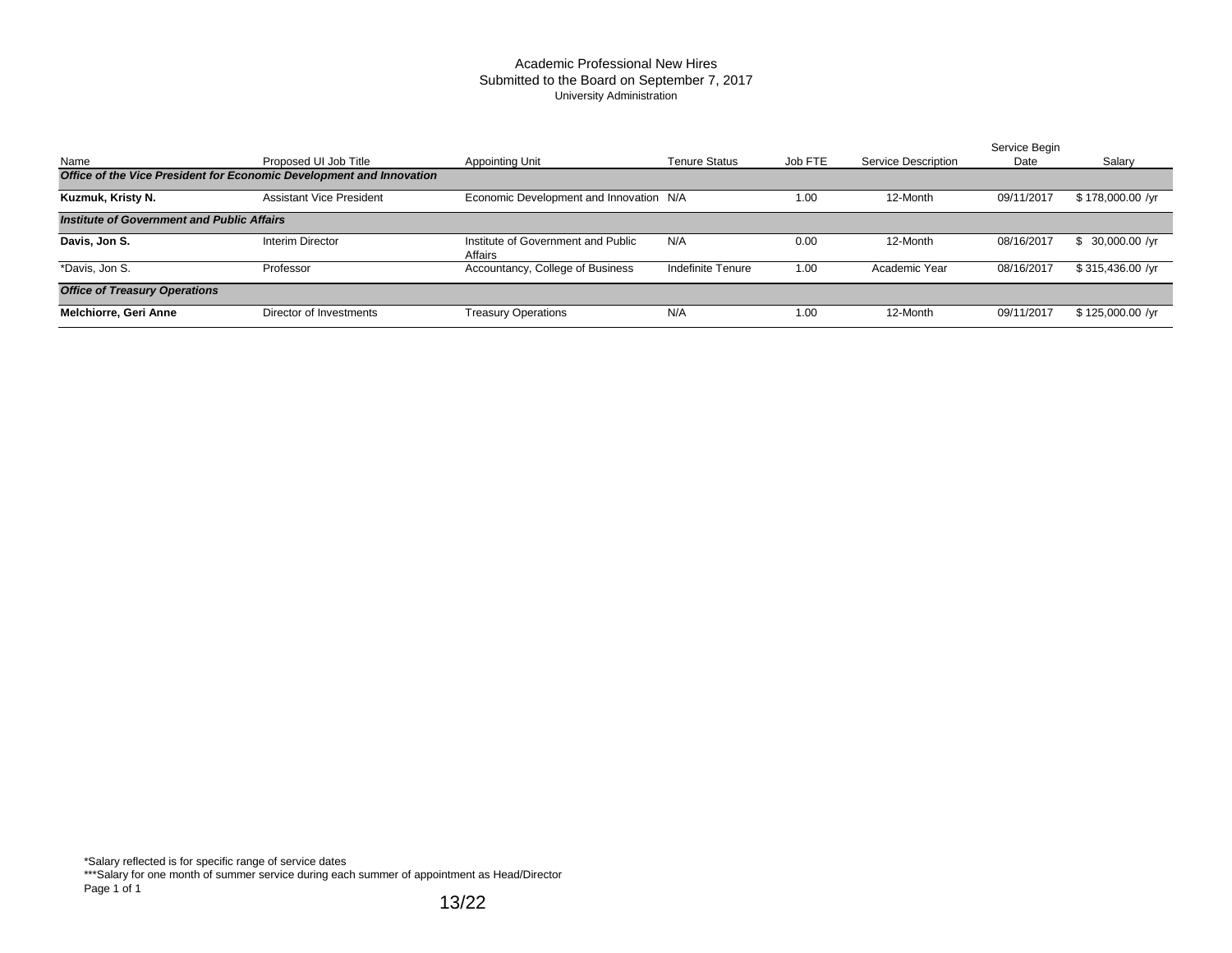# **DIVISION OF INTERCOLLEGIATE ATHLETICS September 2017**

### *Urbana-Champaign*

**Brad Dancer**, Head Varsity Coach, Men's Tennis, Division of Intercollegiate Athletics, Urbana-Champaign, non-tenured, with a new multi-year agreement, on 100 percent time, effective September 8, 2017, through August 15, 2023, with the below compensation. In addition, a retention incentive sum of \$100,000 will be fully vested on August 15, 2020, and a second retention incentive sum of \$150,000 will be fully vested on August 15, 2023, if Coach Dancer remains continuously employed by the University as Head Varsity Coach, Men's Tennis, through each date. For service as Head Varsity Coach, Men's Tennis, for any camps and clinics operated by the University, Coach Dancer will also receive 90 percent of the net profit of the camps and clinics. Funding is provided from non-appropriated institutional funds in the Division of Intercollegiate Athletics operating budget.

| <b>Contract Year</b>              | <b>Annual Base Salary</b> |
|-----------------------------------|---------------------------|
| August 16, 2017 – August 15, 2018 | \$175,000                 |
| August 16, 2018 – August 15, 2019 | \$180,000                 |
| August 16, 2019 – August 15, 2020 | \$185,000                 |
| August 16, 2020 – August 15, 2021 | \$200,000                 |
| August 16, 2021 – August 15, 2022 | \$210,000                 |
| August 16, 2022 – August 15, 2023 | \$220,000                 |

Former Position: Head Varsity Coach, Men's Tennis, Division of Intercollegiate Athletics, University of Illinois at Urbana-Champaign (since 2005)

### Education

Michigan State University, East Lansing, B.B.A., 1993

**Tyra Perry**, Head Varsity Coach, Softball, Division of Intercollegiate Athletics, Urbana-Champaign, on Athletics Year-Round service basis, with a new multi-year agreement beginning September 8, 2017, through August 15, 2022, with the below compensation. In addition, a retention incentive sum of \$100,000 will be fully vested on August 15, 2022, if Coach Perry remains continuously employed by the University as Head Softball Coach through that date. For service as Head Varsity Coach, Softball, for any softball camps and clinics operated by the University, Coach Perry will have available for summer camp staffing salaries, 90 percent of the net profit of the camps and clinics. Funding is provided from non-appropriated institutional funds in the Division of Intercollegiate Athletics operating budget.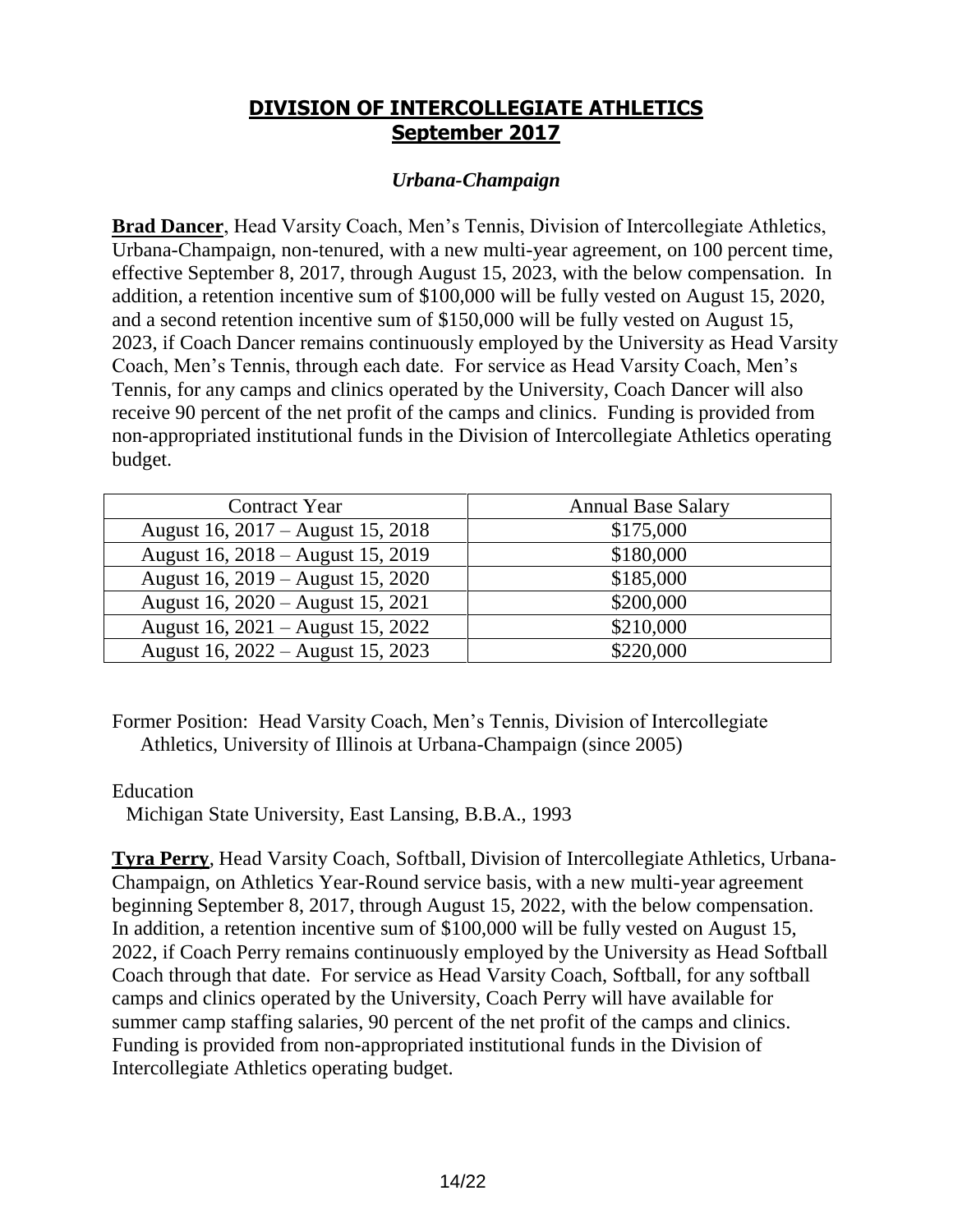| <b>Contract Year</b>              | <b>Annual Base Salary</b> |
|-----------------------------------|---------------------------|
| August 16, 2017 – August 15, 2018 | \$140,000                 |
| August 16, 2018 – August 15, 2019 | \$145,000                 |
| August 16, 2019 – August 15, 2020 | \$150,000                 |
| August 16, 2020 – August 15, 2021 | \$155,000                 |
| August 16, 2021 – August 15, 2022 | \$165,000                 |

Former Position: Head Varsity Coach, Softball, Division of Intercollegiate Athletics, University of Illinois at Urbana-Champaign (since 2015)

Education

Louisiana State University and Agricultural and Mechanical College, Baton Rouge, B.S., 1997; M.S, 1998

### *Chicago*

**Michael J. Dee**, Head Varsity Coach, Men's Baseball, Division of Intercollegiate Athletics, Chicago, non-tenured, a second amendment to extend the current multi-year agreement, on a twelve-month service basis, effective August 16, 2018 through August 15, 2021, at an annual salary of \$115,100 effective August 16, 2017.

He shall be eligible for merit raises above the guaranteed base salary amount if justified by the periodic evaluations of the Athletic Director.

Coach Dee shall have the opportunity to receive supplemental compensation in consideration of efforts contributing to exceptional Team performance and participation in certain games or tournaments:

| Event                                                   | <b>Bonus Compensation</b>    |
|---------------------------------------------------------|------------------------------|
| Maintains NCAA Compliance and                           |                              |
| <b>Achieved Student Athlete Academic</b>                | \$2000 annual increase       |
| <b>Performance Goals</b>                                |                              |
| Horizon League Regular Season                           |                              |
| Championship                                            | 5% bonus of his base salary  |
| Horizon League Tournament Championship                  | 5% bonus of his base salary  |
| <b>Advancement to NCAA Tournament</b><br>(at-large bid) | 5% bonus of his base salary  |
| Wins NCAA Men's Baseball Championship                   | 25% bonus of his base salary |
| Receives Head Coach of the Year from the                |                              |
| Horizon League                                          | $$2,500$ bonus               |
| Receives National Coach of the Year                     | $$10,000$ bonus              |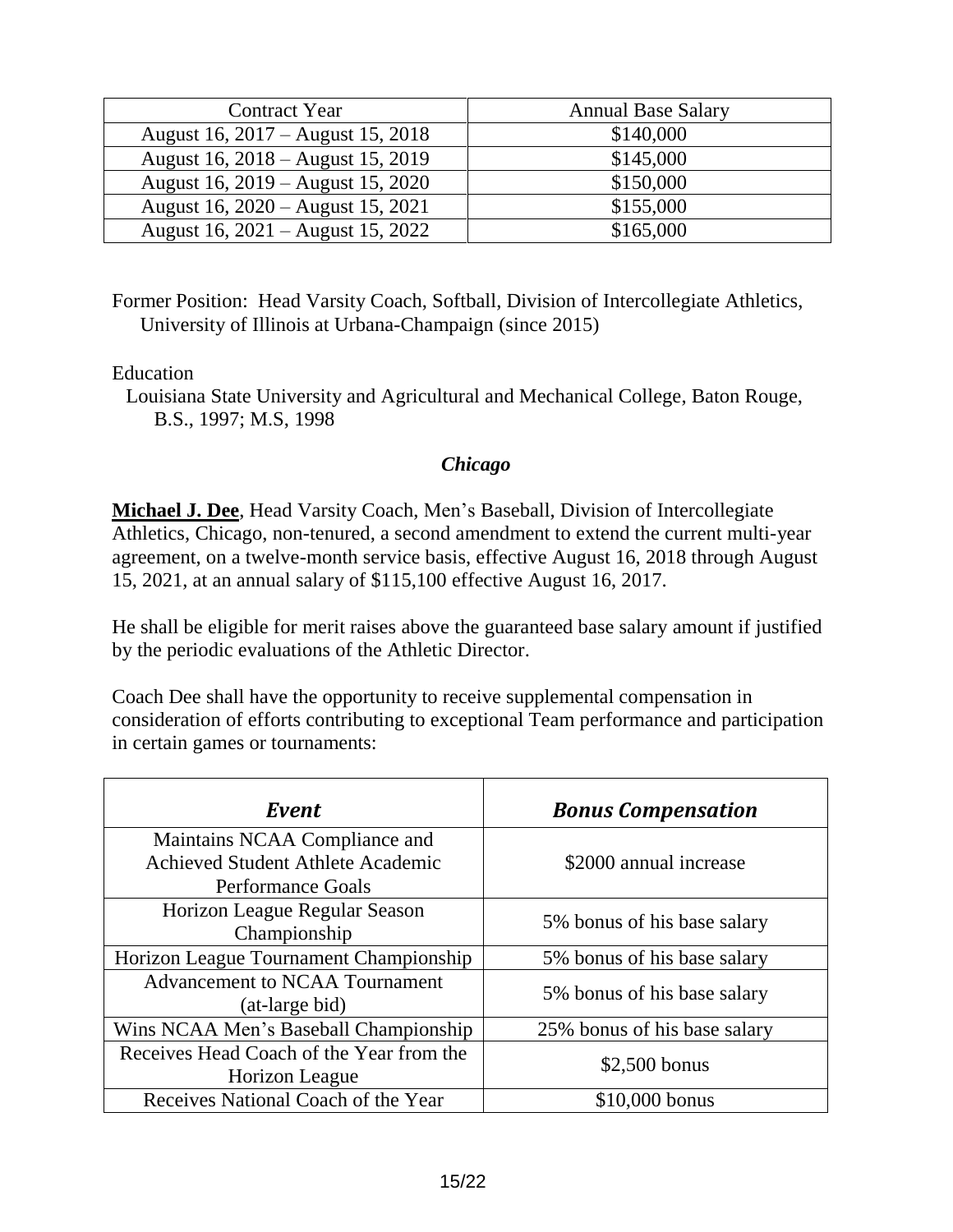| Team selected as a top 25 team in final poll | \$5,000 bonus |
|----------------------------------------------|---------------|
| Auto Stipend                                 | \$7,000       |

This second amendment supersedes Coach Dee's current employment contract effective from August 16, 2013 through August 15, 2018, and extends the existing agreements.

Former Position: Head Varsity Coach, Men's Baseball, Division of Intercollegiate Athletics, University of Illinois at Chicago (since 1998)

**Justin C. Ingram, Head Varsity Coach, Women's Volleyball, Division of Intercollegiate** Athletics, Chicago, non-tenured, on a twelve-month service basis, with a multi-year contract, on 100 percent time, effective September 11, 2017 through August 15, 2021, at an annual base salary of \$115,000. Coach Ingram shall be eligible to be paid at a merit raise level above the guaranteed base salary amount if justified by the periodic evaluations of the Athletic Director.

Coach Ingram shall have the opportunity to receive supplemental compensation in consideration of efforts contributing to exceptional Team performance and participation in certain games or tournaments:

| Event                                                   | <b>Bonus Compensation</b>           |
|---------------------------------------------------------|-------------------------------------|
| Maintains NCAA Compliance and                           |                                     |
| Achieved Student Athlete Academic                       | \$2,000 increase to his base salary |
| <b>Performance Goals</b>                                |                                     |
| Horizon League Regular Season<br>Championship           | 5% bonus of his base salary         |
| Horizon League Tournament Championship                  | 5% bonus of his base salary         |
| <b>Advancement to NCAA Tournament</b><br>(at-large bid) | 5% bonus of his base salary         |
| Wins NCAA Women's Volleyball<br>Championship            | 25% bonus of his base salary        |
| Receives Head Coach of the Year from the                |                                     |
| Horizon League                                          | $$2,500$ bonus                      |
| Receives National Coach of the Year Award               | \$10,000 bonus                      |
| Team finishes in the top 25 Final Poll                  | \$5,000 bonus                       |
| <b>Auto Stipend</b>                                     | \$12,500                            |

Former Position: Interim Head Varsity Coach, Women's Volleyball, University of Illinois at Chicago (since April 2017)

Education

California Polytechnic State University, M.S., 1998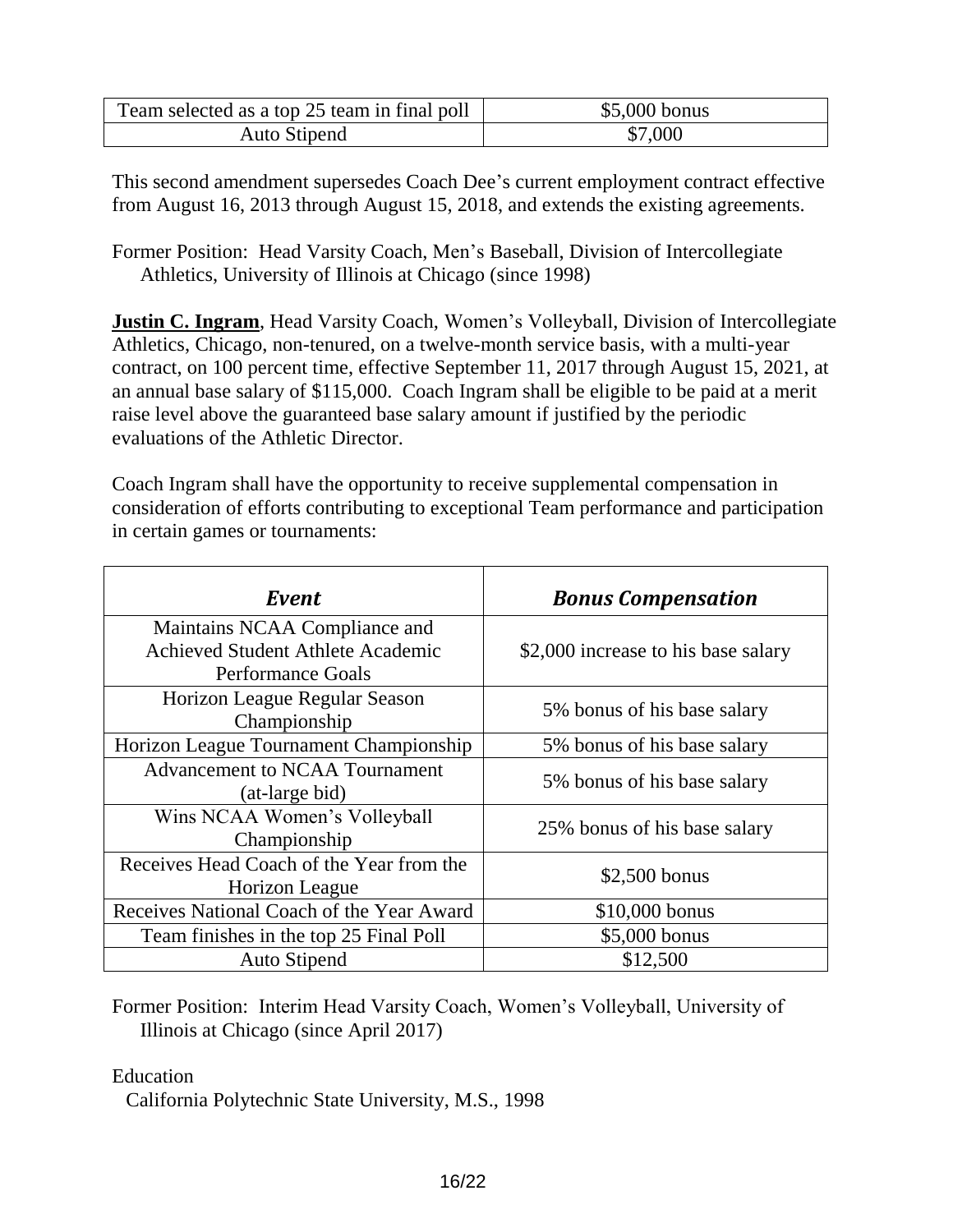#### ADDENDUM Faculty New Hires September 2017 Urbana

| Name                                                                                                          | Proposed UI Job Title      | <b>Appointing Unit</b>                             | <b>Tenure Status</b>      | Job FTE      | Service Description             | Service Begin Date                                 | Salary           | approved                                         |
|---------------------------------------------------------------------------------------------------------------|----------------------------|----------------------------------------------------|---------------------------|--------------|---------------------------------|----------------------------------------------------|------------------|--------------------------------------------------|
| <b>College of Agricultural, Consumer and Environmental Sciences</b>                                           |                            |                                                    |                           |              |                                 |                                                    |                  |                                                  |
| <b>Martin, Nicolás F. Federico</b>                                                                            | <b>Assistant Professor</b> | <b>Crop Sciences</b>                               | Probationary, Yr 1        | 1.00         | Academic Year                   | 08/16/2017                                         | \$85,000.00 /yr  | <b>July 2017</b>                                 |
| <b>College of Business</b>                                                                                    |                            |                                                    |                           |              |                                 |                                                    |                  |                                                  |
| Silva, Dejanir Henrique                                                                                       | <b>Assistant Professor</b> | Finance                                            | Summer Appointment        | 0.67<br>1.00 | Salary for Period Stated        | 05/16/2017 - 08/15/2017<br>06/16/2017 - 08/15/2017 | \$46,666.67 *    | Mar 2017<br><b>July 2017</b>                     |
| Silva, Dejanir Henrique                                                                                       | <b>Assistant Professor</b> | Finance                                            | Probationary, Yr 1        | 1.00         | Academic Year                   | 08/16/2017                                         | \$210,000.00 /yr | Mar 2017<br><b>July 2017</b>                     |
| <b>College of Education</b>                                                                                   |                            |                                                    |                           |              |                                 |                                                    |                  |                                                  |
| Dávila, Liv Thorstensson<br><b>Thorstensson Dávilla, Liv Solveig</b>                                          | <b>Assistant Professor</b> | Education Policy, Organization and<br>Leadership   | Probationary, Yr 1        | 1.00         | Academic Year                   | 08/16/2017                                         | \$70,000.00 /yr  | May 2017                                         |
| <b>College of Engineering</b>                                                                                 |                            |                                                    |                           |              |                                 |                                                    |                  |                                                  |
| Fletcher, Christopher W. Wardlaw                                                                              | <b>Assistant Professor</b> | <b>Computer Science</b>                            | Probationary, Yr 1        | 1.00         | Academic Year                   | 08/16/2017                                         | \$102,500.00 /yr | Sept 2016                                        |
| Fletcher, Christopher W. Wardlaw                                                                              | <b>Assistant Professor</b> | Electrical and Computer Engineering                | Non-Tenured               | 0.00         | 12-month                        | 08/16/2017                                         | \$0.00 /yr       | Sept 2016                                        |
|                                                                                                               |                            |                                                    |                           |              |                                 |                                                    |                  |                                                  |
|                                                                                                               |                            |                                                    |                           |              |                                 | <b>Total Annual Salary</b>                         | \$102,500.00 /yr |                                                  |
|                                                                                                               | Associate Professor        | Aerospace Engineering                              | Indefinite Tenure         | 1.00         | Academic Year                   | 08/16/2017                                         | \$119,000.00 /yr |                                                  |
|                                                                                                               |                            |                                                    |                           |              |                                 |                                                    |                  |                                                  |
|                                                                                                               | <b>Assistant Professor</b> | Art and Design                                     | Probationary, Yr 1        | 1.00         | Academic Year                   | 08/16/2017                                         | \$64,000.00 /yr  |                                                  |
| *Rovey, Joshua L. Lucas<br><b>College of Fine and Applied Arts</b><br>Mercer, Lisa E-                         |                            |                                                    |                           |              |                                 |                                                    |                  | <b>July 2017</b><br><b>July 2017</b>             |
| Thomas, Nekita S.                                                                                             | <b>Assistant Professor</b> | Art and Design                                     | Probationary, Yr 1        | 1.00         | Academic Year                   | 08/16/2017                                         | \$64,000.00 /yr  | <b>July 2017</b>                                 |
| <b>School of Labor and Employment Relations</b>                                                               |                            |                                                    |                           |              |                                 |                                                    |                  |                                                  |
|                                                                                                               | <b>Assistant Professor</b> | School of Labor and Employment<br><b>Relations</b> | <b>Summer Appointment</b> | 0.75         | <b>Salary for Period Stated</b> | 07/16/2017 - 08/15/17                              | \$11,216.67 *    | <b>July 2017</b>                                 |
|                                                                                                               | <b>Assistant Professor</b> | Economics, College of Liberal Arts<br>and Sciences | <b>Summer Appointment</b> | 0.25         | <b>Salary for Period Stated</b> | 07/16/2017 - 08/15/17                              | \$3,738.89 *     |                                                  |
| <b>Weinstein, Russell M. Michael</b><br><b>Weinstein, Russell M. Michael</b><br>Weinstein, Russell M. Michael | <b>Assistant Professor</b> | School of Labor and Employment<br>Relations        | Probationary, Yr 1        | 0.75         | Academic Year                   | 08/16/2017                                         | \$100,950.00 /yr | <b>July 2017</b><br>Mar 2017<br><b>July 2017</b> |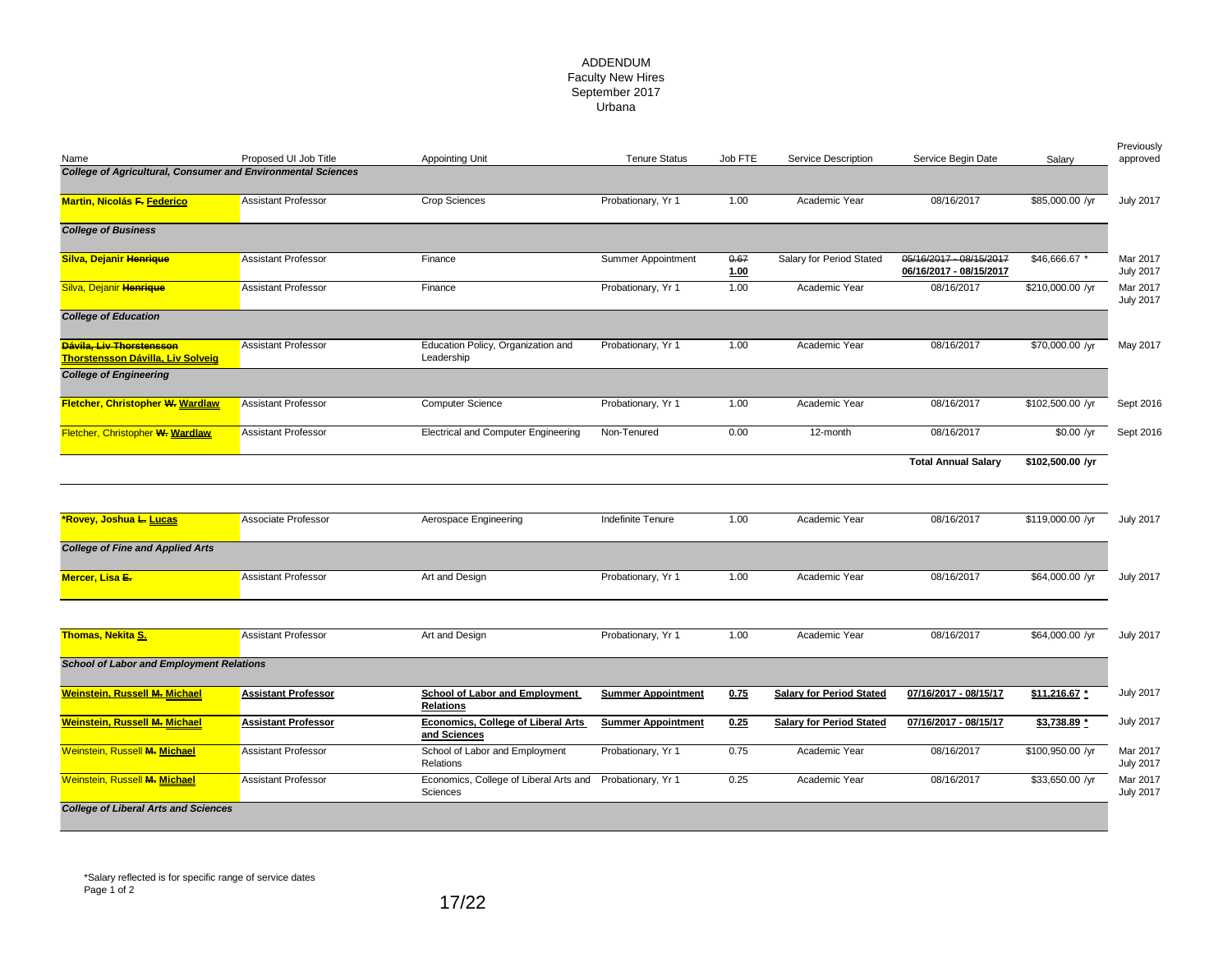#### ADDENDUM Faculty New Hires September 2017 Urbana

| Name                                  | Proposed UI Job Title                                                          | Appointing Unit                                       | <b>Tenure Status</b>     | Job FTE | Service Description      | Service Begin Date         | Salary           | Previously<br>approved |
|---------------------------------------|--------------------------------------------------------------------------------|-------------------------------------------------------|--------------------------|---------|--------------------------|----------------------------|------------------|------------------------|
| Bartik, Alexander W. Wickman          | <b>Assistant Professor</b>                                                     | Economics                                             | Summer Appointment       | 1.00    | Salary for Period Stated | 07/16/2017 - 08/15/2017    | $$15,222.22$ *   | <b>July 2017</b>       |
| Bartik, Alexander W. Wickman          | <b>Assistant Professor</b>                                                     | Economics                                             | Probationary, Yr 1       | 1.00    | Academic Year            | 08/16/2017                 | 137,000.00 /yr   | <b>July 2017</b>       |
| Gallagher, John R.                    | <b>Assistant Professor</b>                                                     | English                                               | Probationary, Yr 1       | 1.00    | Academic Year            | 08/16/2017                 | \$69,000.00 /yr  | <b>July 2017</b>       |
| Linders, Daniël                       | <b>Assistant Professor</b>                                                     | Mathematics                                           | Probationary, Yr 1       | 1.00    | Academic Year            | 08/16/2017<br>09/01/2017   | \$90,000.00 /yr  | <b>July 2017</b>       |
| <b>College of Media</b>               |                                                                                |                                                       |                          |         |                          |                            |                  |                        |
| Taneja, Harsh                         | <b>Assistant Professor</b>                                                     | Charles H. Sandage Department of<br>Advertising       | Probationary, Yr 4       | 1.00    | Academic Year            | 08/16/2017                 | \$82,500.00 /yr  | <b>July 2017</b>       |
| <b>Taneja, Harsh</b>                  | <b>Assistant Professor</b>                                                     | <b>Institute of Communications</b><br><b>Research</b> | Non-Tenured              | 0.00    | <b>Academic Year</b>     | 8/16/2017                  | \$0.00 /yr       |                        |
|                                       |                                                                                |                                                       |                          |         |                          |                            |                  |                        |
| <b>Paredes, Veronica Andrea</b>       | <b>Assistant Professor</b>                                                     | Media and Cinema Studies                              | Probationary, Yr 1       | 1.00    | Academic Year            | 08/16/2017                 | \$76,000.00 /yr  | <b>July 2017</b>       |
| Paredes, Veronica Andrea              | <b>Assistant Professor</b>                                                     | <b>Institute of Communications</b><br><b>Research</b> | <b>Non-Tenured</b>       | 0.00    | <b>Academic Year</b>     | 8/16/2017                  | $$0.00 \Delta T$ |                        |
| <b>School of Social Work</b>          |                                                                                |                                                       |                          |         |                          |                            |                  |                        |
| <b>Billiot, Shanondora M.</b>         | <b>Assistant Professor</b>                                                     | School of Social Work                                 | Probationary, Yr 1       | 1.00    | Academic Year            | 08/16/2017                 | \$77,750.00 /vr  | <b>July 2017</b>       |
| <b>University Library</b>             |                                                                                |                                                       |                          |         |                          |                            |                  |                        |
| *Thomas, Lynne M. Marie               | Associate Professor                                                            | <b>University Library</b>                             | <b>Indefinite Tenure</b> | 1.00    | Twelve-Month             | 09/01/2017                 | \$92,000.00 /yr  | <b>July 2017</b>       |
| Thomas, Lynne M. Marie                | Head, Rare Book and Manuscript<br>Library                                      | <b>University Library</b>                             | Non-Tenured              | 0.00    | Twelve-Month             | 09/01/2017                 | \$7,000.00 /yr   | <b>July 2017</b>       |
| Thomas, Lynne M. Marie                | Juanita J. and Robert E. Simpson Rare<br>Book and Manuscript Library Professor | University Library                                    | Non-Tenured              | 0.00    | Twelve-Month             | 09/01/2017                 | \$0.00 /yr       | <b>July 2017</b>       |
|                                       |                                                                                |                                                       |                          |         |                          | <b>Total Annual Salary</b> | \$99,000.00 /yr  |                        |
| <b>College of Veterinary Medicine</b> |                                                                                |                                                       |                          |         |                          |                            |                  |                        |
| *Selting, Kim A. Kimberly Anne        | Associate Professor of Radiation<br>Oncology                                   | Veterinary Clinical Medicine                          | Indefinite Tenure        | 1.00    | Twelve-Month             | 07/16/2017                 | \$145,000.00 /yr | <b>July 2017</b>       |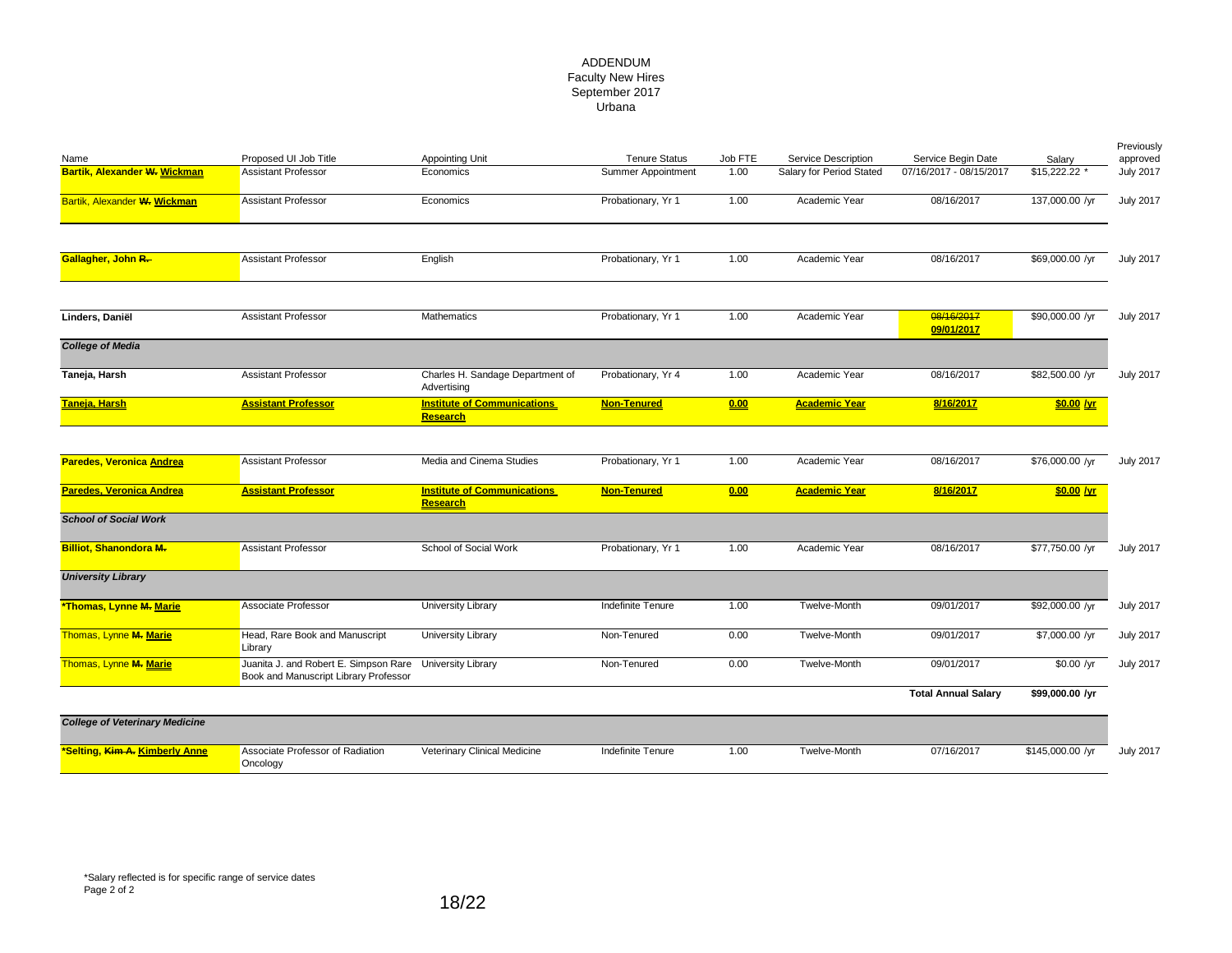# **ACADEMIC APPOINTMENTS April 1 - May 31, 2017; June 1 - August 15, 2017 (Pending BOT approval)**

### **Faculty - New Appointments**

|                                                 |                                                   | <b>Race/Ethnicity</b> |                                        |                      |                 |                |                      |  |                 | Gender          |
|-------------------------------------------------|---------------------------------------------------|-----------------------|----------------------------------------|----------------------|-----------------|----------------|----------------------|--|-----------------|-----------------|
| Campus                                          | American<br>Indian or<br>Alaskan Native Islanders | Asian or<br>Pacific   | <b>Black</b> or<br>African<br>American | Hispanic-<br>Mexican | White           | Unknown        | Two or More<br>Races |  | Male            | Female          |
|                                                 |                                                   |                       |                                        |                      |                 |                |                      |  |                 |                 |
| <b>CHICAGO</b><br>April 1 - May 31, 2017        |                                                   | 4                     |                                        | 4                    | 22              |                |                      |  | 11              | 20              |
| June 1 - August 15, 2017 (Pending BOT approval) |                                                   | 6                     | $\overline{2}$                         | $\overline{2}$       | 29              |                |                      |  | 21              | 18              |
| Cumulative to date                              |                                                   | 10                    | $\overline{3}$                         | $\overline{6}$       | $\overline{51}$ |                |                      |  | $\overline{32}$ | 38              |
| <b>SPRINGFIELD</b>                              |                                                   |                       |                                        |                      |                 |                |                      |  |                 |                 |
| April 1 - May 31, 2017                          |                                                   |                       |                                        |                      |                 |                |                      |  | $\overline{2}$  |                 |
| June 1 - August 15, 2017 (Pending BOT approval) |                                                   |                       |                                        |                      | $\overline{3}$  |                |                      |  | $\overline{3}$  |                 |
| Cumulative to date                              |                                                   | $\overline{2}$        |                                        |                      | 4               |                |                      |  | 5               |                 |
| <b>URBANA - CHAMPAIGN</b>                       |                                                   |                       |                                        |                      |                 |                |                      |  |                 |                 |
| April 1 - May 31, 2017                          |                                                   | 12                    | 3                                      | 5                    | 18              |                |                      |  | 20              | 19              |
| June 1 - August 15, 2017 (Pending BOT approval) |                                                   | 6                     | $\overline{4}$                         | 5                    | 26              |                |                      |  | 17              | $\overline{25}$ |
| Cumulative to date                              |                                                   | 18                    | $\overline{7}$                         | 10                   | 44              |                |                      |  | $\overline{37}$ | 44              |
| UNIVERSITY ADMINISTRATION                       |                                                   |                       |                                        |                      |                 |                |                      |  |                 |                 |
| April 1 - May 31, 2017                          |                                                   |                       |                                        |                      |                 |                |                      |  |                 |                 |
| June 1 - August 15, 2017 (Pending BOT approval) |                                                   |                       |                                        |                      |                 |                |                      |  |                 |                 |
| Cumulative to date                              |                                                   |                       |                                        |                      |                 |                |                      |  |                 |                 |
| <b>GRAND TOTAL TO DATE</b>                      |                                                   | 30                    | 10                                     | 16                   | 99              | $\overline{0}$ |                      |  | 74              | 83              |
| Percent of Total                                | 0.6%                                              | 19.1%                 | 6.4%                                   | 10.2%                | 63.1%           | 0.0%           | 0.6%                 |  | 47.1%           | 52.9%           |

Chicago: 32 - Male, 38 - Female; 0 - American Indian or Alaskan Native, 10 - Asian or Pacific Islanders, 3 - Black or African American, 6 - Hispanic -Mexican, 51 - White, 0 - Two or More Races

Springfield: 5 - Male, 1 - Female; 0 - American Indian or Alaskan Native, 2 - Asian or Pacific Islanders, 0 - Black or African American, 0 - Hispanic -Mexican, 4 - White 0 - Two or More Races

Urbana-Champaign: 37 - Male, 44 - Female; 1 - American Indian or Alaskan Native, 18 - Asian or Pacific Islanders, 7 - Black or African American, 10 - Hispanic-Mexican, 44 - White, 1 - Two or More Races

University Administration: 0 - Male, 0 - Female; 0 - American Indian or Alaskan Native, 0 - Asian or Pacific Islanders, 0 - Black or African American, 0 - Hispanic-Mexican, 0 - White, 0 - Two or More Races

These appointments commence pursuant with Board approvals at  $\frac{19}{29}$ , 13, 2017, Board of Trustees meeting.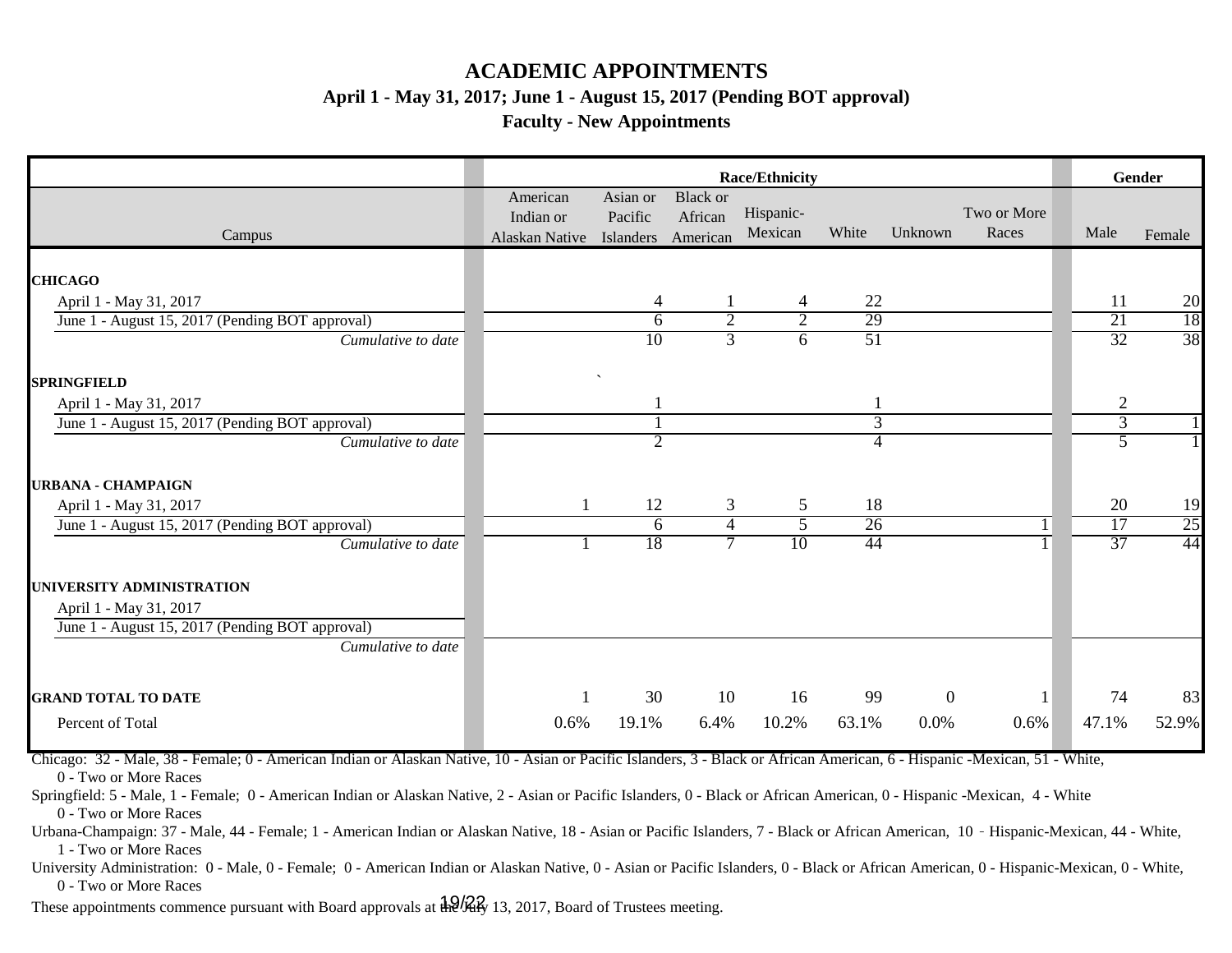## **ACADEMIC APPOINTMENTS**

**April 1 - May 31, 2017; June 1 - August 15, 2017 (Pending BOT approval)**

**Faculty - Resignations**

|                                                                           |                                         |                                  |                                        | <b>Race/Ethnicity</b> |                      |                |                              |                | Gender          |
|---------------------------------------------------------------------------|-----------------------------------------|----------------------------------|----------------------------------------|-----------------------|----------------------|----------------|------------------------------|----------------|-----------------|
| Campus                                                                    | American<br>Indian or<br>Alaskan Native | Asian or<br>Pacific<br>Islanders | <b>Black or</b><br>African<br>American | Hispanic-<br>Mexican  | White                |                | Two or<br>Unknown More Races | Male           | Female          |
|                                                                           |                                         |                                  |                                        |                       |                      |                |                              |                |                 |
| <b>CHICAGO</b>                                                            |                                         |                                  |                                        |                       |                      |                |                              | 5              | $\overline{7}$  |
| April 1 - May 31, 2017<br>June 1 - August 15, 2017 (Pending BOT approval) |                                         | 6<br>19                          | $\overline{5}$                         | $\overline{8}$        | 6<br>$\overline{31}$ |                | $\overline{2}$               | 28             | 38              |
| Cumulative to date                                                        |                                         | $\overline{25}$                  | 5                                      | $\overline{8}$        | 37                   |                | $\overline{2}$               | 33             | $\overline{45}$ |
| <b>SPRINGFIELD</b>                                                        |                                         |                                  |                                        |                       |                      |                |                              |                |                 |
| April 1 - May 31, 2017                                                    |                                         |                                  |                                        |                       |                      |                |                              |                |                 |
| June 1 - August 15, 2017 (Pending BOT approval)                           |                                         |                                  |                                        |                       | 4                    |                |                              | $\overline{4}$ | 3               |
| Cumulative to date                                                        |                                         |                                  |                                        |                       | 4                    |                |                              | $\overline{4}$ | 3               |
| <b>URBANA - CHAMPAIGN</b>                                                 |                                         |                                  |                                        |                       |                      |                |                              |                |                 |
| April 1 - May 31, 2017                                                    |                                         |                                  |                                        |                       | 3                    |                |                              | 2              |                 |
| June 1 - August 15, 2017 (Pending BOT approval)                           |                                         | 7                                | 3                                      | 4                     | 40                   |                |                              | 25             | 29              |
| Cumulative to date                                                        |                                         |                                  | 3                                      |                       | 43                   |                |                              | 27             | $\overline{30}$ |
| UNIVERSITY ADMINISTRATION                                                 |                                         |                                  |                                        |                       |                      |                |                              |                |                 |
| April 1 - May 31, 2017                                                    |                                         |                                  |                                        |                       |                      |                |                              |                |                 |
| June 1 - August 15, 2017 (Pending BOT approval)                           |                                         |                                  |                                        |                       |                      |                |                              |                |                 |
| Cumulative to date                                                        |                                         |                                  |                                        |                       |                      |                |                              |                |                 |
| <b>GRAND TOTAL TO DATE</b>                                                |                                         | 33                               | 9                                      | 13                    | 84                   | $\overline{0}$ | 2                            | 64             | 78              |
| Percent of Total                                                          | 0.7%                                    | 23.2%                            | 6.3%                                   | 9.2%                  | 59.2%                | 0.0%           | 1.4%                         | 45.1%          | 54.9%           |

Chicago: 33 - Male, 45 - Female; 1 - American Indian or Alaskan Native, 25 - Asian or Pacific Islanders, 5 - Black or African American, 8 - Hispanic-Mexican, 37 - White, 2 - Two or More Races

Springfield: 4 - Male, 3 - Female; 0 - American Indian or Alaskan Native, 1 - Asian or Pacific Islanders, 1 - Black or African American, 1 - Hispanic -Mexican, 4 - White, 0 - Two or More Races

Urbana-Champaign: 27 - Male, 30 - Female; 0 - American Indian or Alaskan Native, 7 - Asian or Pacific Islanders, 3 - Black or African American, 4 - Hispanic-Mexican, 43 - White, 0 - Two or More Races

University Administration: 0 - Male, 0 - Female; 0 - American Indian or Alaskan Native, 0 - Asian or Pacific Islanders, 0 - Black or African American, 0 -Hispanic-Mexican, 0 - White, 0 - Two or More Races

These appointments commence pursuant with Board approvals at the July 13, 2017, Board of Trustees meeting. 20/22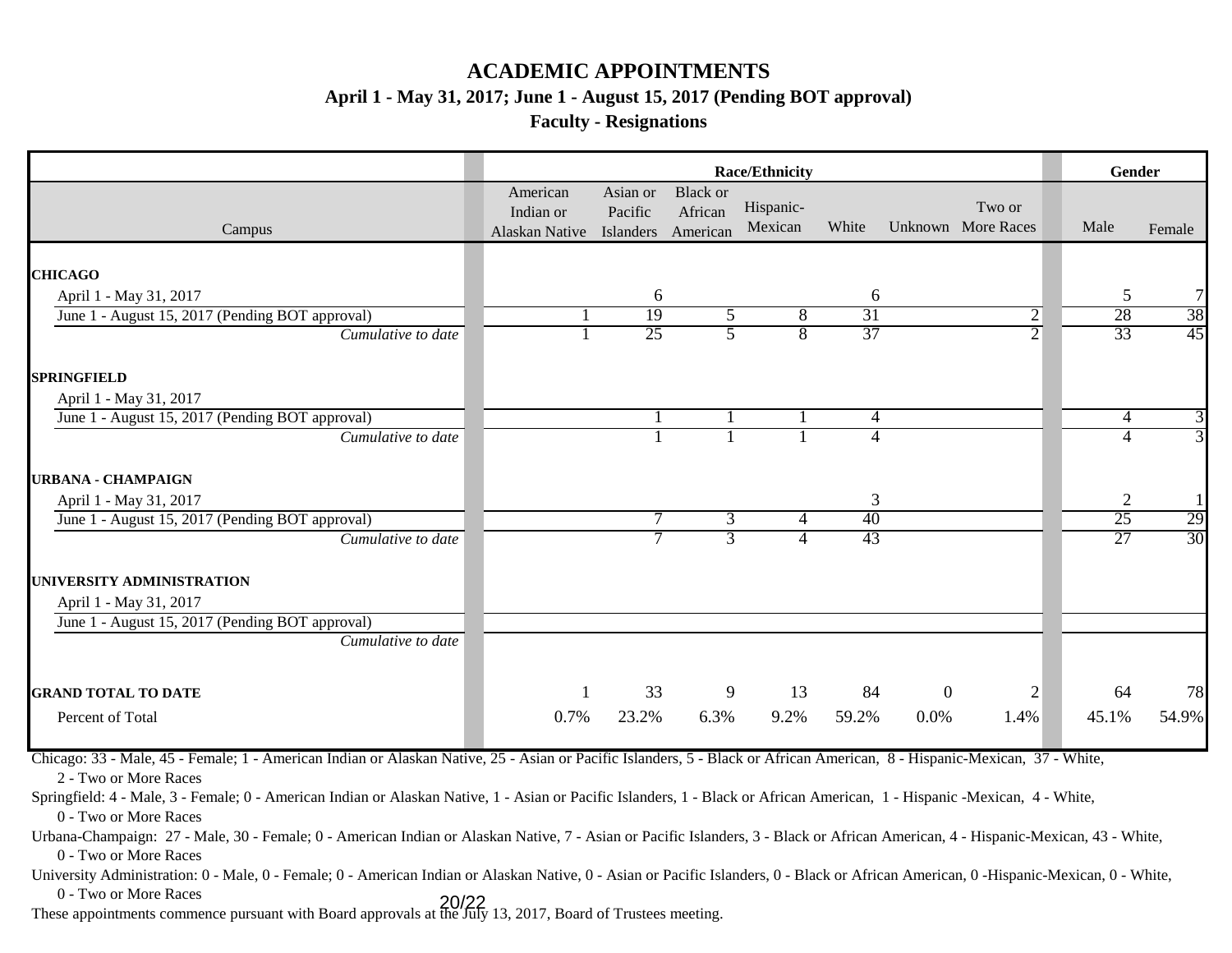## **ACADEMIC APPOINTMENTS**

### **April 1 - May 31, 2017; June 1 - August 15, 2017 (Pending BOT approval)**

### **Administrative and Professional - New Appointments**

|                                                 |                                                   |                     |                                        | <b>Race/Ethnicity</b> |                 |                  |                              | Gender         |                |  |
|-------------------------------------------------|---------------------------------------------------|---------------------|----------------------------------------|-----------------------|-----------------|------------------|------------------------------|----------------|----------------|--|
| Campus                                          | American<br>Indian or<br>Alaskan Native Islanders | Asian or<br>Pacific | <b>Black</b> or<br>African<br>American | Hispanic-<br>Mexican  | White           |                  | Two or<br>Unknown More Races | Male           | Female         |  |
| <b>CHICAGO</b>                                  |                                                   |                     |                                        |                       |                 |                  |                              |                |                |  |
| April 1 - May 31, 2017                          |                                                   | 5                   | 5                                      | 5                     | 28              |                  |                              | 14             | 30             |  |
| June 1 - August 15, 2017 (Pending BOT approval) |                                                   | 5                   | 7                                      | 3                     | 32              |                  |                              | 15             | 33             |  |
| Cumulative to date                              |                                                   | 10                  | 12                                     | 8                     | 60              |                  |                              | 29             | 63             |  |
| <b>SPRINGFIELD</b>                              |                                                   |                     |                                        |                       |                 |                  |                              |                |                |  |
| April 1 - May 31, 2017                          |                                                   |                     |                                        |                       |                 |                  |                              |                |                |  |
| June 1 - August 15, 2017 (Pending BOT approval) |                                                   |                     |                                        |                       | 3               |                  |                              |                | $\overline{3}$ |  |
| Cumulative to date                              |                                                   |                     |                                        |                       | 4               |                  |                              | $\overline{2}$ | $\overline{3}$ |  |
| <b>URBANA - CHAMPAIGN</b>                       |                                                   |                     |                                        |                       |                 |                  |                              |                |                |  |
| April 1 - May 31, 2017                          |                                                   | 6                   | 3                                      | 2                     | 53              |                  |                              | 30             | 34             |  |
| June 1 - August 15, 2017 (Pending BOT approval) |                                                   | 14                  | 28                                     | 5                     | 88              |                  | 3                            | 57             | 81             |  |
| Cumulative to date                              |                                                   | 20                  | 31                                     | $\tau$                | 141             |                  | $\overline{3}$               | 87             | 115            |  |
| UNIVERSITY ADMINISTRATION                       |                                                   |                     |                                        |                       |                 |                  |                              |                |                |  |
| April 1 - May 31, 2017                          |                                                   |                     |                                        |                       | 4               |                  |                              | $\overline{2}$ | $\overline{2}$ |  |
| June 1 - August 15, 2017 (Pending BOT approval) |                                                   |                     |                                        | $\overline{2}$        | 7               |                  |                              | 4              | $\overline{6}$ |  |
| Cumulative to date                              |                                                   |                     |                                        | $\overline{2}$        | $\overline{11}$ |                  |                              | 6              | $\overline{8}$ |  |
| <b>GRAND TOTAL TO DATE</b>                      |                                                   | 30                  | 44                                     | 18                    | 216             | $\boldsymbol{0}$ | 4                            | 124            | 189            |  |
| Percent of Total                                | 0.3%                                              | 9.6%                | 14.1%                                  | 5.8%                  | 69.0%           | 0.0%             | 1.3%                         | 39.6%          | 60.4%          |  |

Chicago: 29 - Male, 63 - Female; 1 - American Indian or Alaskan Native, 10 - Asian or Pacific Islanders, 12 - Black or African American, 8 - Hispanic-Mexican, 60 - White, 1 - Two or More Races

Springfield: 2 - Male, 3 - Female; 0 - American Indian or Alaskan Native, 0 - Asian or Pacific Islanders, 0 - Black or African American, 1 - Hispanic -Mexican, 4 - White, 0 - Two or More Races

Urbana-Champaign: 87 - Male, 115 - Female; 0 - American Indian or Alaskan Native, 20 - Asian or Pacific Islanders, 31 - Black or African American, 7 - Hispanic-Mexican, 141 - White, 3 - Two or More Races

University Administration: 6 - Male, 8 - Female; 0 - American Indian or Alaskan Native, 0 - Asian or Pacific Islanders, 1 - Black or African American, 2 - Hispanic-Mexican, 11 - White, 0 - Two or More Races 21/22

These appointments commence pursuant with Board approvals at the July 13, 2017, Board of Trustees meeting.